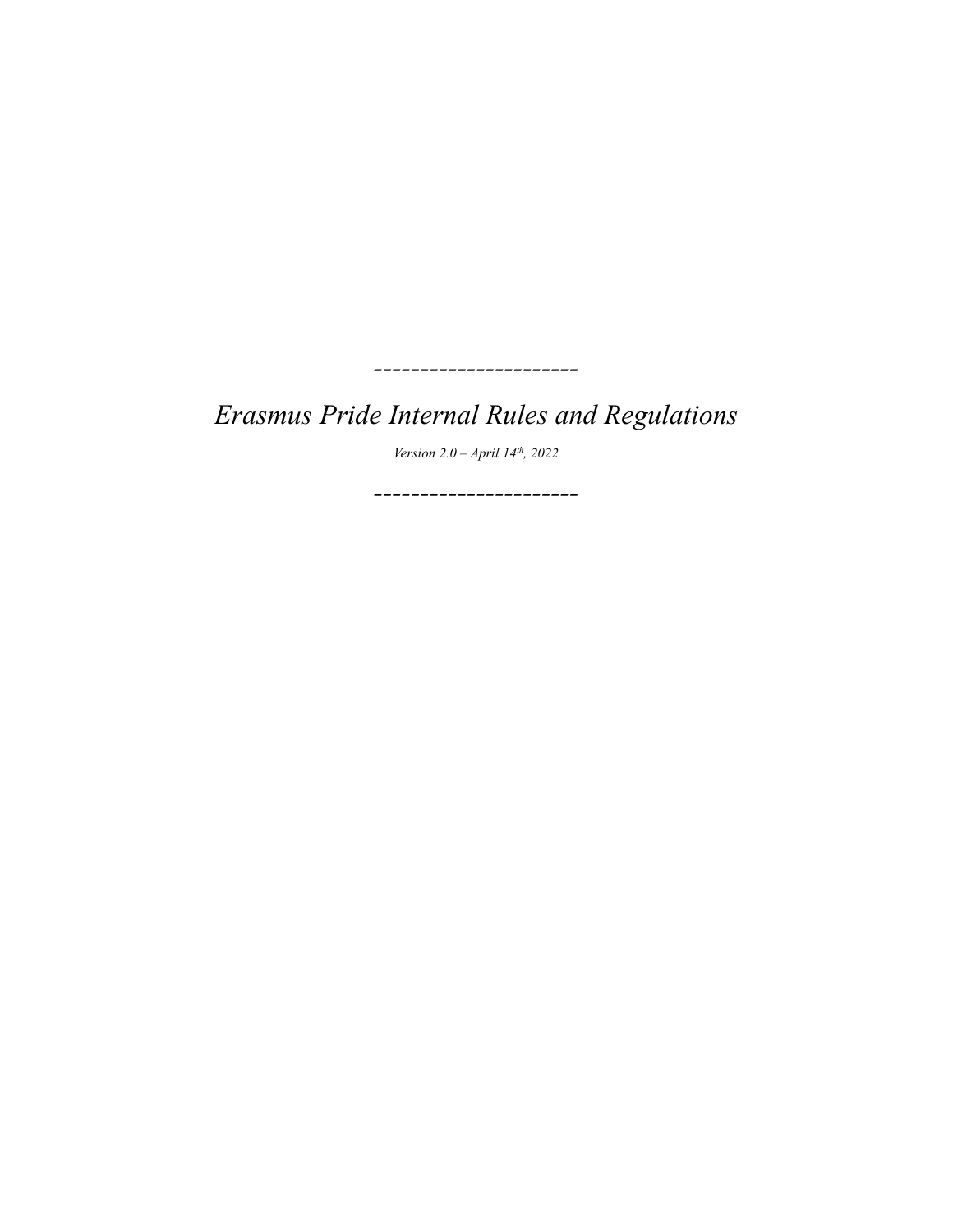# Title 0: Preface

#### **Terminology Clarification**

- 1. The terminology used in this document is intended to be gender-neutral;
- 2. Any member of Erasmus Pride is expected to know the contents and implications of these Rules and Regulations, their relation to the Statutes and their agreed upon interpretation;
- 3. This document may be cited as *"Internal Rules and Regulations of Erasmus Pride", "The Internal Rules and Regulations", "The IRR"* or any combination or permutation thereof;
- 4. Questions regarding the IRR or its interpretation, shall be addressed to the Board or a member of the BAC, as described in Title 5, Art. 33 of the IRR.

#### **Mission Clarification**

- 1. Within the remainder of the IRR, the Mission is to be defined as the Mission of Erasmus Pride;
- 2. the Mission of Erasmus Pride, conform art. 4 of the Statutes, is to promote mutual contact, visibility, (self) acceptance, emancipation and integration of sexual- and gender diversity for students of Erasmus University Rotterdam;

#### **Changes and Affirmation**

- 1. The current form of the IRR was created by the board and for the association and approved by the General Assembly.
- 2. The current form replaces the previous IRR of **11-3-2021**
- 3. Changes with regards to the previous IRR are as follows:
	- 4. Comprehensive Rewrite of the IRR
	- 5. Other changes and amendments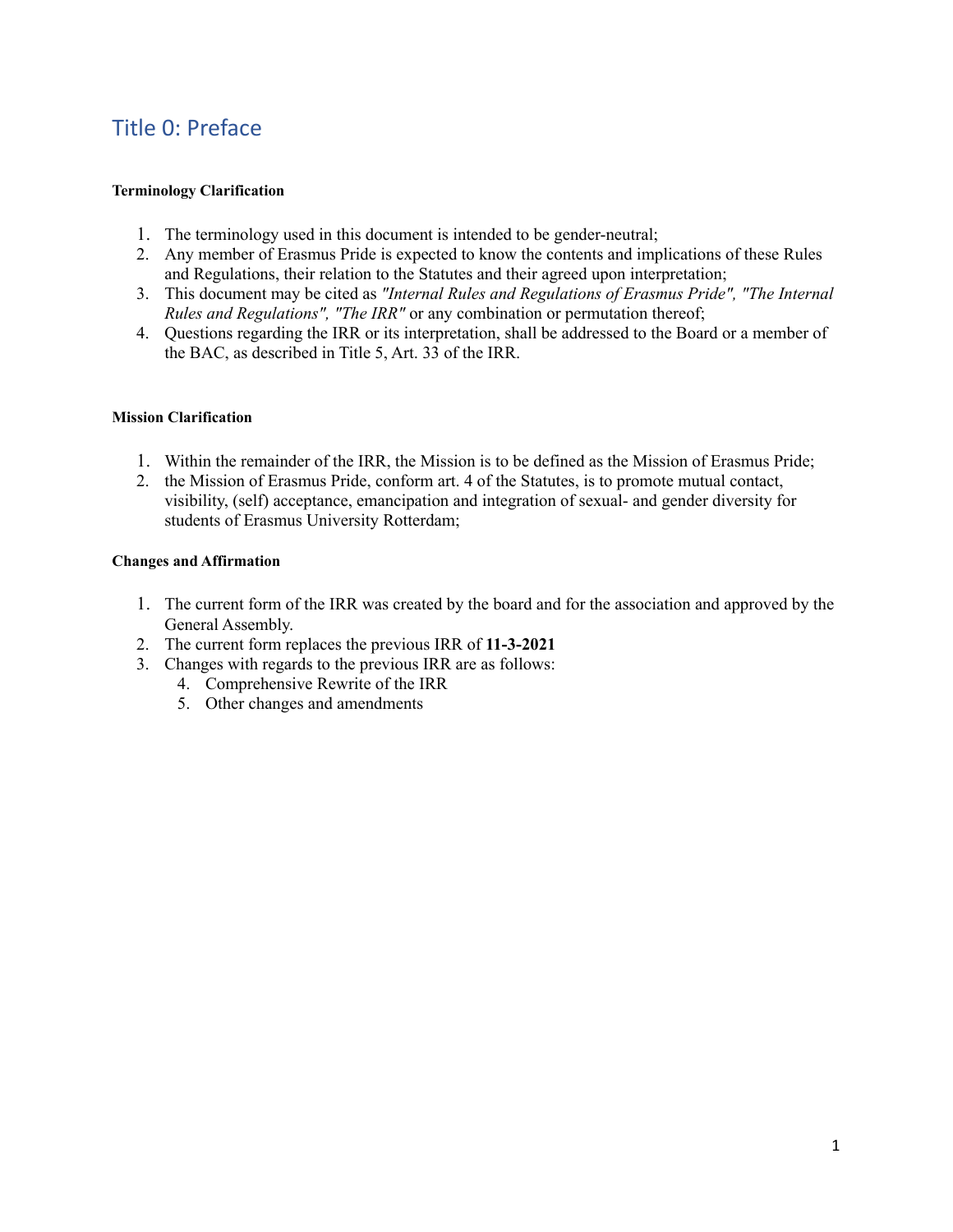# **Title 1: Definitions and Delineations**

# **1. Definitions**

- 1. The Association, registered in the Municipality of Rotterdam and listed in the business register of the Chamber of Commerce under the number [NUMBER], will hereafter be referred to as *Erasmus Pride* or *EP*;
- 2. The Statutes of Erasmus Pride, incorporated on the 25th of June 2020, will hereafter be referred to as *the Statutes;*
- 3. The Board of Erasmus Pride, consisting of the members described under Title 4, Artt. 17-19 of the IRR, will hereafter be referred to as *the Board;*
- 4. Any Member of Erasmus Pride, as described in Title 2 of the IRR, will hereafter be referred to as *the/a Member,* with further specifications as applicable;
- 5. The Internal Rules and Regulations of Erasmus Pride will hereafter be referred to as *the IRR;*
- 6. The Preface to the IRR, in its aim as a framework for the IRR, will hereafter be referred to as *the Preface*;
- 7. Any notice, through electronic or non-electronic media, used in correspondence with or as correspondence from Erasmus Pride, will hereafter be referred to as (written) *Notice;*
- 8. Any event, gathering, party, speech, occasion or occurrence, initiated, hosted or co-hosted by Erasmus Pride, will hereafter be referred to as *Events*, unless otherwise specified.
- 9. Further Definitions may be provided at the beginning of their applicable Titles;

#### **2. Purpose/Aim**

- 1. The IRR has as its object:
	- 1. To explain and clarify the Statutes;
	- 2. To provide a framework for governing the association;
	- 3. To protect the Members against misconduct or negative influences stemming from within the association and guarantee a positive experience.
	- 4. To ensure the efficient and effective operation of the association.
- 2. In the attainment of its object, the IRR shall be applicable to any Member; (See also: *Art. 1:4* and *Title 2*)
- 3. Where conflict should exist between the contents of the IRR and the Statutes, the Statutes remain binding except when:
	- 1. The Board has proposed a change to the Statutes regarding the conflict; (Art. 30)
	- 2. There has been a GAM proposal to change the Statutes regarding the conflict; (Art. 30)
	- 3. The contents of the Statutes are found to be in violation of Dutch National Law or any such applicable body of legal authority as to supersede the Statutes;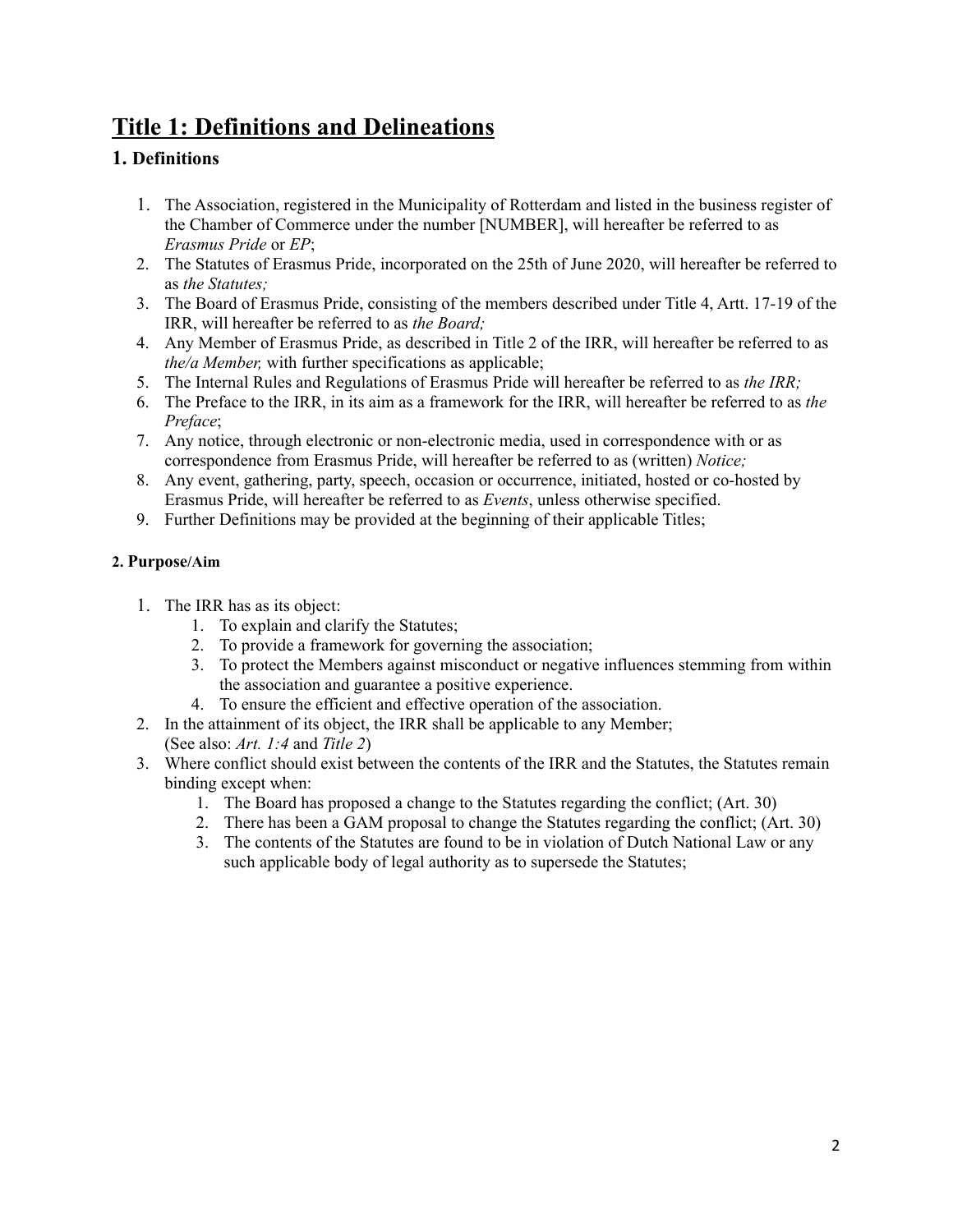# **Title 2: Membership**

# **3. Definitions of Membership**

- 1. For the purposes of determining applicability, as referred to in Art. 2:2, of IRR Title 3 (Financials), 4 (Organizational Structure) and 5 (Rules of Procedure), in accordance with art. 2:4 and the Preface, a Member will in any case be:
	- 1. A person holding an active membership of EP (A Common Member);
	- 2. A member of merit;
	- 3. An honorary member, upon activation of this membership;
- 2. For the purposes of determining applicability, as referred to in Art. 2:2, of IRR Title 6 (Code of Conduct) and 7 (Sanctions), in accordance with art. 2:4 and the Preface, a member will in any case be:
	- 1. Any person holding an active membership of EP (a Common Member);
	- 2. Any person holding an Aspiring Membership of EP (an Aspiring Member);
	- 3. Any active participant to EP events;
	- 4. Any person with a public presence representing EP in both an official and unofficial capacity;
	- 5. Any person not mentioned in sub 1 through 3 with a sufficiently strong tie to EP to be held as representative of the association by a third party;
- 3. Passive memberships, without rights, privileges or obligations as described in sub 1 and 2, to EP include:
	- 1. Membership as an alumnus;
	- 2. Membership as a donor or sponsor;
	- 3. An Honorary Membership, not activated;

## **4. Common Member**

- 1. Common Members are at least over 18 (eighteen) years of age, to be eligible for membership;
- 2. Registration as a Common Member occurs through providing personal details through the means provided by the Secretary;
- 3. The registration as a Common Member can be terminated by the member without incurring the membership fee by giving Notice to the Secretary within thirty days of registration, in accordance with article 11;
- 4. The registration as a Common Member can be terminated by the member, by giving Notice to the Secretary at any time during membership. Rules on membership fees and registration apply according to art. 4:2;
- 5. Members registered as active on August 31st will be seen as Active for the purposes of membership fees, in accordance with article 11
- 6. The Board may, in accordance with art. 6:1 of the Statutes, decide to deny any registration for Membership;
- 7. Denied Membership as under 6 may be overruled by a positive vote during a GAM;

# **5. Aspiring Member**

- 1. Aspiring Members are those that wish to become Common Members but have not fulfilled the age requirement of Art. 4:1;
- 2. Aspiring Members need to apply to become an Aspiring Member, in accordance with art. 4:2;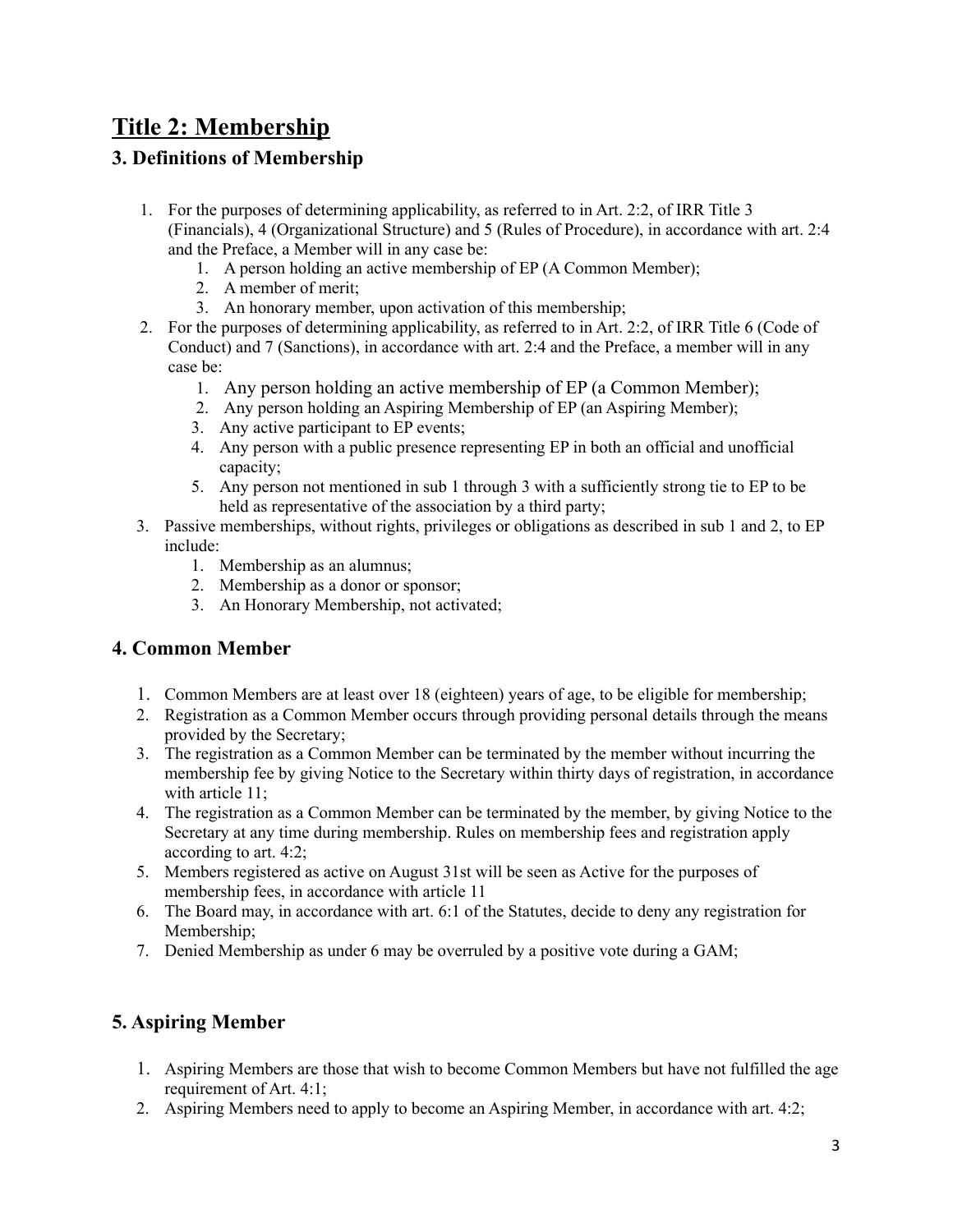- 3. Aspiring Members attain membership upon fulfilling the age requirement of Art. 4:1;
- 4. Aspiring Members are not required to pay a membership fee, in accordance with Art. 11;
- 5. Events organized by EP are open to Aspiring Members, beholden to the requirements of the venue if applicable;
- 6. Aspiring Members are not allowed to consume alcohol during events, in accordance with Art. 39, and are required to announce their presence to a member of the Board present at the event upon attendance;

# **6. Meritorious Member**

- 1. Upon providing an extraordinary contribution to EP for at least three years of their membership, a Common Member can be named Meritorious Member;
- 2. Nomination of a Common Member as a Meritorious Member can be done by any Common Member of EP by giving notice to the Secretary and citing the motivation for the nomination, following the Rules of Procedure in Art 30;
- 3. A nomination as Meritorious Member is confirmed by a General Assembly Meeting (GAM) following the rules of procedure in artt. 30 and 32;
- 4. The Secretary shall inform all Common Members of the nomination and its motivation at the least seven days in advance of the General Assembly Meeting (GAM) in which the nomination is voted upon, in accordance with art. 28;
- 5. After confirmation, Meritorious Members (or Members of Merit) are immediately named such;
- 6. No other rights or privileges are associated with Meritorious Membership.

# **7. Honorary Member**

- 1. Upon providing an extraordinary commitment to EP or, through their pursuit of the mission of EP, as described in the Preface, have made a particularly meritorious contribution to EP, an individual can be named an Honorary Member
- 2. Honorary Members can be both Common Members and Non-Members;
- 3. Nomination of a person as an Honorary Member can be done by any Common Member of EP by giving notice to the Secretary and citing the motivation for the nomination, following the Rules of Procedure in Art 30;
- 4. A nomination as Honorary Member is confirmed by a General Assembly Meeting (GAM) following the rules of procedure in artt. 30 and 32;
- 5. The Secretary shall inform all Common Members of the nomination and its motivation at the least seven days in advance of the General Assembly Meeting (GAM) in which the nomination is voted upon, in accordance with art. 28;
- 6. After confirmation, Honorary Members are immediately named such;
- 7. In the case of confirmation of a Non-Member, notice will be given to the person at most three days after their confirmation;
- 8. Honorary Members may consult with the Board on the details of their membership;
- 9. Honorary Members can be either Common Members (art. 4), or Passive Members (art. 3:3)
- 10. No other rights or privileges are associated with Honorary Membership;

## **8. Alumnus**

1. Upon termination of Common Membership (art. 4:4), any former member may choose to register as Alumnus, except in cases where the GA or Board has terminated membership, in accordance with Title 7 (Sanctions);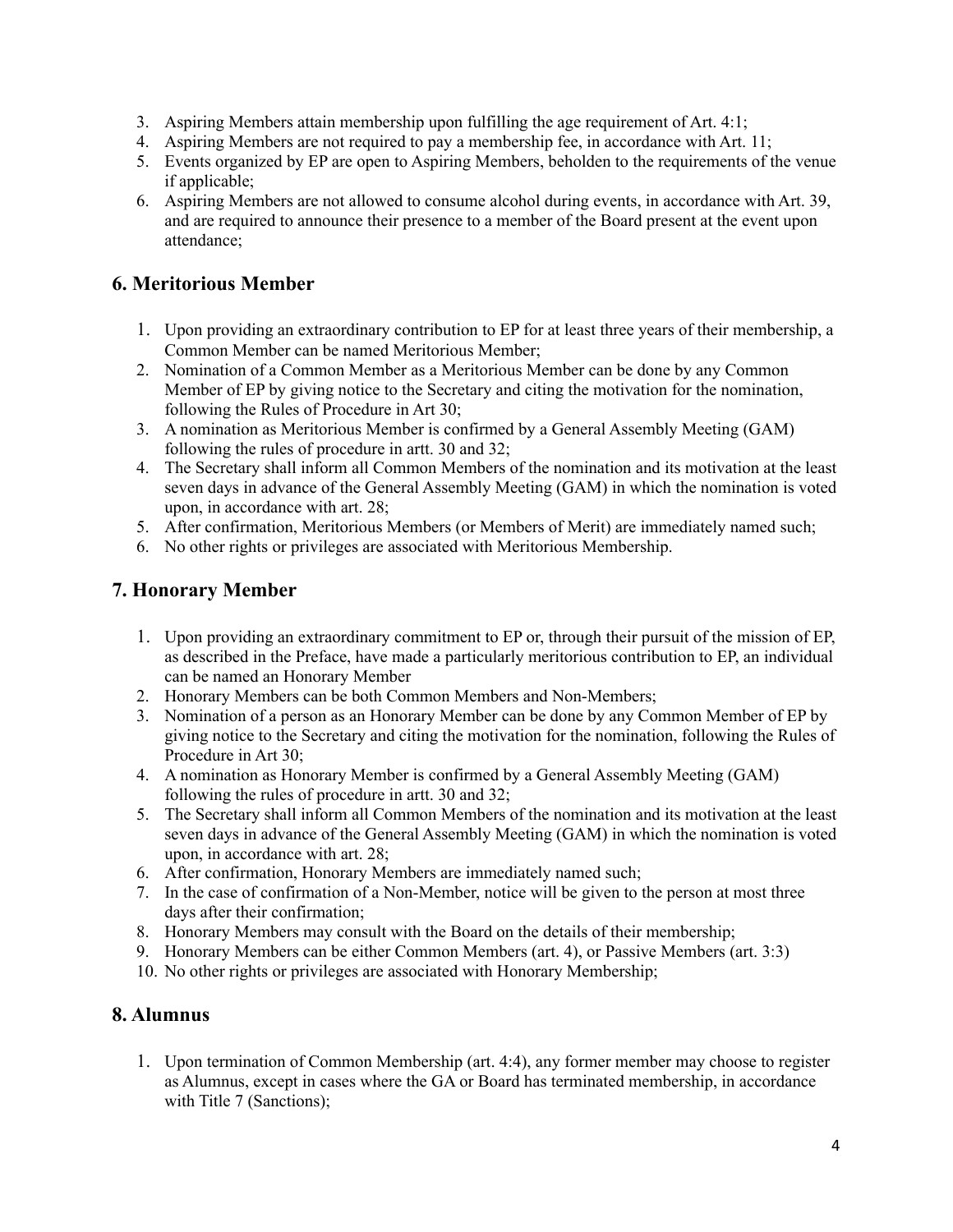- 2. Registration as Alumnus occurs by providing Notice of the intention to become an Alumnus to the Board;
- 3. Alumni are beholden to membership fees in accordance with art. 11;
- 4. Termination of Alumnus status can be terminated at any time by giving Notice to the Secretary, in extension of Art. 7 of the Statutes
- 5. Alumni receive a newsletter at least twice a year and may participate in special Alumni-events held at least once a year;
- 6. The Board is responsible for the creation and realization of an Alumni Policy in accordance with sub  $5$ ;

### **9. Donor/Sponsor**

- 1. Donors are any person, legal or natural, that contribute a minimum of  $\epsilon$ 10, -- (ten euro) per annum to EP;
- 2. Sponsors are any person, legal or natural, that contributes a minimum of  $\epsilon$ 50, -- (50 euro) on a *continuous basis to EP, without pursuing common membership;*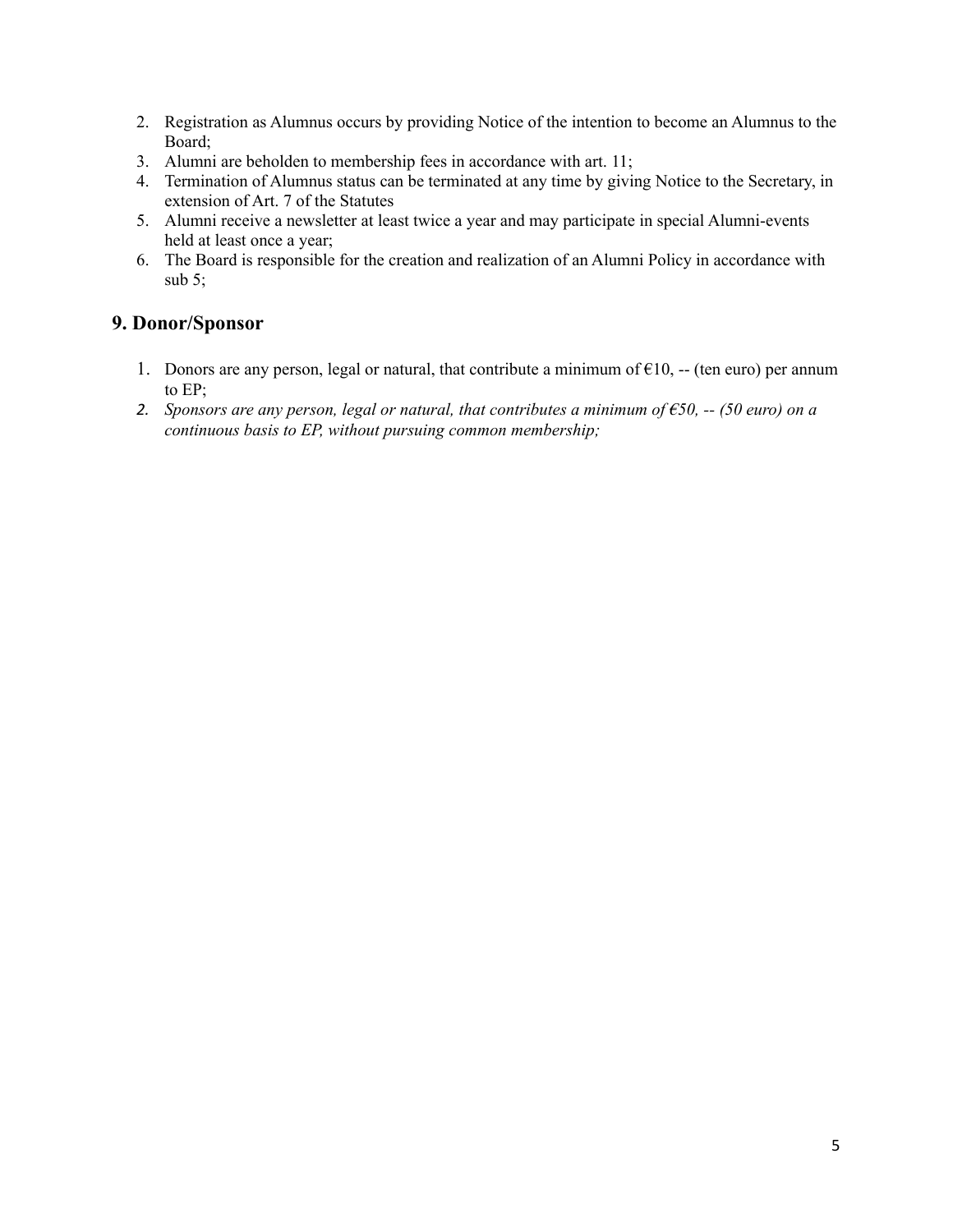# **Title 3: Financial Regulations**

# **10. The Office of the Treasurer**

- 1. The Treasurer is responsible and accountable for all matters financial in essence and nature of EP;
- 2. Any request, using funds of the association, will be approved or denied by the treasurer in accordance with GAM or Board decisions and the availability of funds;
- 3. The Board or GAM may grant the Treasurer authority to make and/or receive payments of a specific nature not mentioned in the IRR, without asking for prior permission from the Board or GAM;
- 4. The Treasurer will receive the state of finances of Committees, no later than seven days prior to their report;
- 5. The Treasurer collects all payments of membership fees personally or through a chosen intermediary platform or person, chosen and designated with the agreement of the Board;
- 6. The Treasurer is held accountable by the Financial Audit Committee (FAC) for their reports;
- 7. The Treasurer presents the financial state of EP at least twice a year during a GAM, on request by the FAC, BAC or after a positive vote by the GA on such a request from a Member;
- 8. Upon request, the Treasurer will present their report no later than 2 weeks after the request is granted;
- 9. The GA may grant extension to the deadline of the presentation under 7 to the Treasurer;
- 10. In their capacity as Treasurer, the Treasurer may issue a notice or statement on the financial aspects of any decision liable to a GAM or Board decision, to be published and read alongside their relevant proposals;

# **11. Membership Fee**

- 1. Membership fees are paid annually and in one instance to the Treasurer, unless otherwise agreed in accordance with artt. 13 & 14;
- 2. Membership fees are:
	- 1.  $\epsilon$ 20, -- (twenty euro) per year for Active Members
	- 2.  $\epsilon$ 20, -- (twenty euro) per year for Alumni
- 3. The membership fee will be collected per digital payment request, payable within 2 weeks of receiving the request;
- 4. The Treasurer will inform all Members beholden to the fee of its collection at least five days prior to the payment request;
- 5. Any Member may fulfil the financial obligation of another Member by giving Notice to the Treasurer and paying the amount required;

# **12. Other Expenses Incurred**

- 1. Any expense made to the benefit of EP, during or outside of an Event, by a Board member or previously agreed upon Active Member may be reimbursed by the Treasurer;
- 2. Requests for reimbursement will be accompanied by a valid receipt, time and date of the payment and the reason reimbursement might be applicable;
- 3. Requests under 2 are approved or denied by the Treasurer, taking into account his responsibilities under art. 10:2;
- 4. The request is conducted in accordance with art. 35;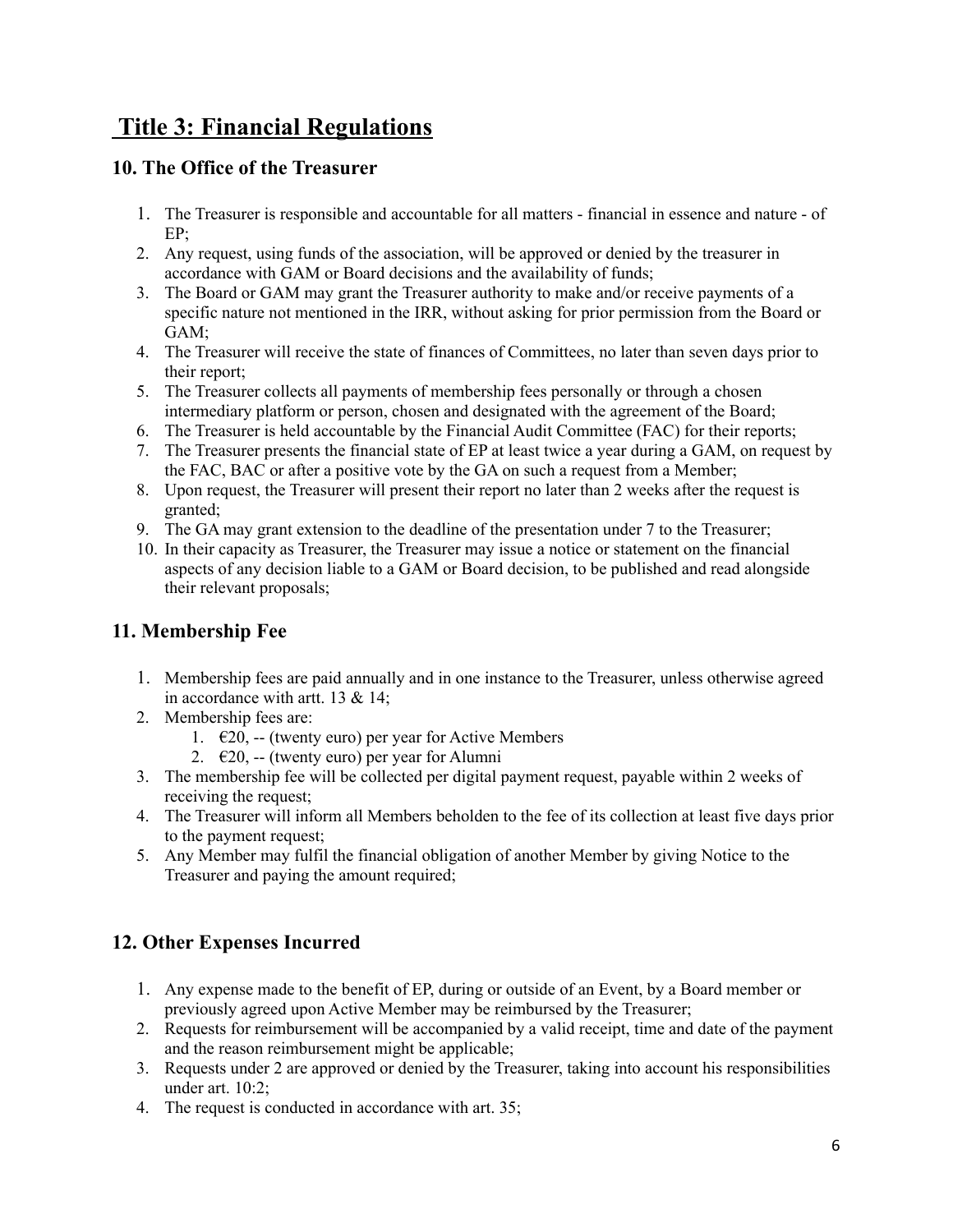5. The request under 2 is repaid in a timely manner, at the responsibility of the Treasurer;

# **13. Payment Backlog**

- 1. A Member beholden to paying membership fees will notify the Treasurer of their inability to fulfil their financial obligation;
- 2. This notification occurs no later than one day prior to the date of collection, as mentioned in art. 11;
- 3. The Treasurer will assess the validity of the notification;
- 4. A Member that has not given valid notice to the Treasurer before the date specified under 2 will be held in default and penalized in accordance with Art. 15;
- 5. A Member may fulfil their financial obligation in several instances with prior agreement of the Treasurer;

# **14. Structured Payments**

- 1. Upon agreement with the Treasurer, a Member may fulfil their financial obligations in several instances or periodically, as opposed to at once;
- 2. No penalties will be levied against the Member during the time of this agreement;
- 3. Inability to meet agreed upon payments are resolved in accordance with Art. 13;

# **15. Penalties**

- 1. A Member held in default, as designated by the Treasurer, in accordance with art. 13:4, will be barred from Events until either their financial obligation is fulfilled or an agreement is reached with the Treasurer, in accordance with art. 14;
- 2. If a Member is unable to fulfil their financial obligation, both in principle and after an agreement with the Treasurer as in art. 14, their Membership will be terminated as if art. 4:4 applies;

# **16. Board Reimbursement**

- 1. Board Members may be compensated through Board Grants of the Erasmus University of Rotterdam, should EP have the status of recognized student association and the Board Members meet the criteria for compensation;
- 2. This financial compensation will be granted in the form of a reimbursement given to Board Members for participation in activities organized by EP;
- 3. Board Members behaving contrary to their position or found to act in clear negligence of their duties as Board Members may be denied the reimbursement under 1;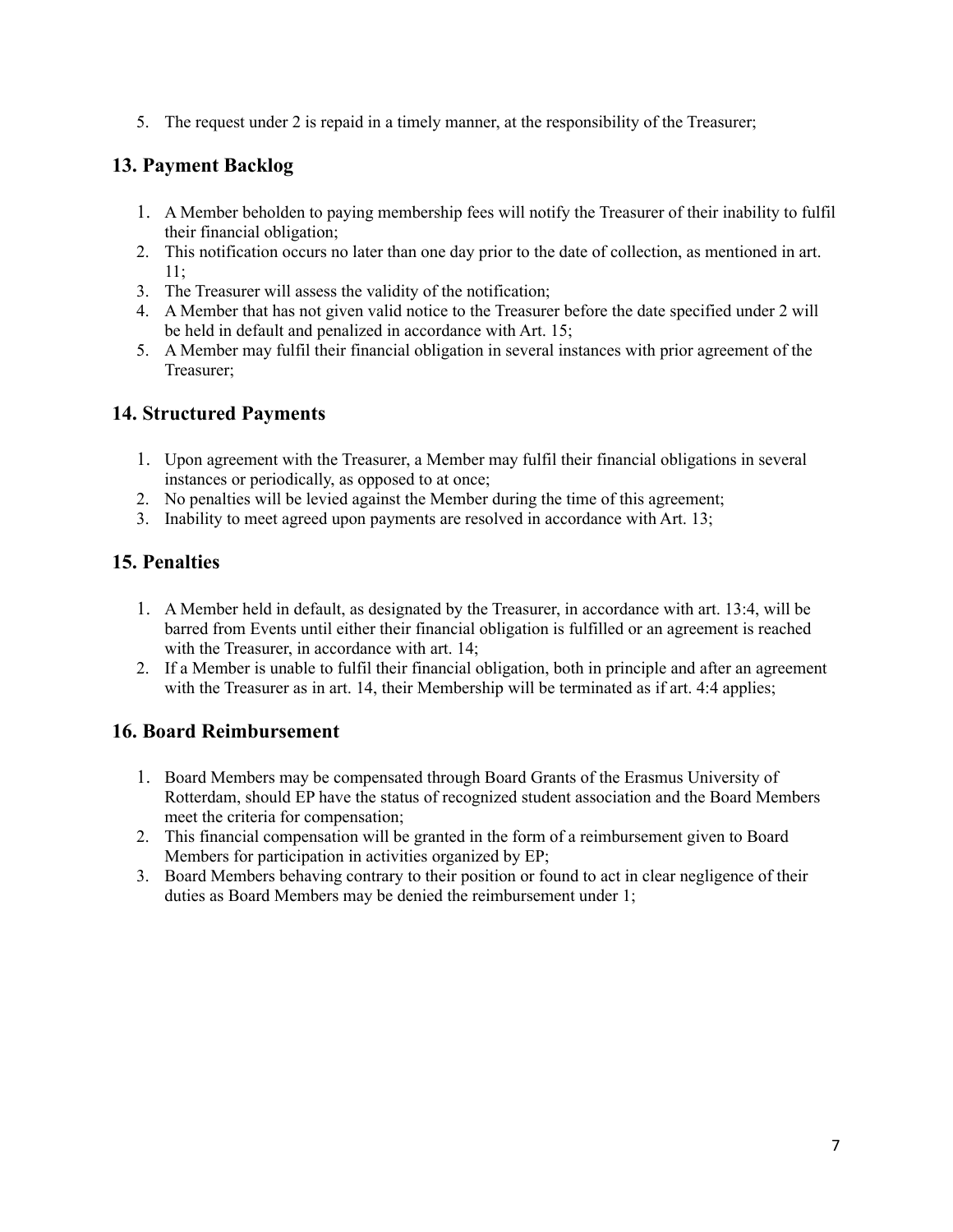# **Title 4: Organizational Structure**

# *-- Chapter 1: The Board --*

# **17. General Purpose, Positions & Term**

- 1. The Board is responsible for running Erasmus Pride and fulfilling the Mission as mentioned in the Preface;
- 2. The Board will be made up of at least 3 or more persons, holding the offices of:
	- 1. President, carrying responsibility for the daily leadership of the association and acting as its public representative;
	- 2. Secretary, carrying responsibility for the administrative procedures of the association;
	- 3. Treasurer, carrying responsibility for the financial health of the association;
- 3. The definition of offices under 2 will be a non-limitative definition of duties, which may be added to by internal agreement of the Board;
- 4. No individual will hold more than one office mentioned under 2 at the same time;
- 5. Additionally, to 4, a Board Member may not be:
	- 1. A member of the FAC;
	- 2. A member of the BAC;
- 6. Additional Board seats may be added by the Board or by decisions of a GAM;
- 7. Board Members may appoint a Member of their own choosing to support them in their tasks and responsibilities, serving as Vice Boardmember;
- 8. Board Members are appointed for one year and may not be reappointed in a consecutive term, unless in urgent circumstances necessitating a consecutive term;
- 9. Board Members may be dismissed prior to the end of their Term through sanctions, in accordance with Title 7, or may lay down their position following a Motion of Condemnation, in accordance with art. 31B:4 sub 6;

## **18. Application**

- 1. Each Member of the Association, beholden to art. 3:2, may apply to the current board for any particular function of the board;
- 2. This application may be open or regarding a specific position on the Board;
- 3. The applicant gives Notice to the Board of their intention under 1;
- 4. Applications are collected by the Board;
- 5. The Board will treat information about applications, applicants and personal contact details confidentially, in accordance with the AVG under Dutch National Law;

## **19. Appointment**

- 1. After an application period, the Board may nominate a candidate Board from the list of applications received in accordance with art. 18:3;
- 2. The Board will provide a justification for the composition of its candidate Board and illustrate the process of their decision-making to the GAM. The Board and candidate Board will answer questions from the GAM on this process;
- 3. Any applicant not nominated by the Board may be nominated with support of at least 10% of the Members;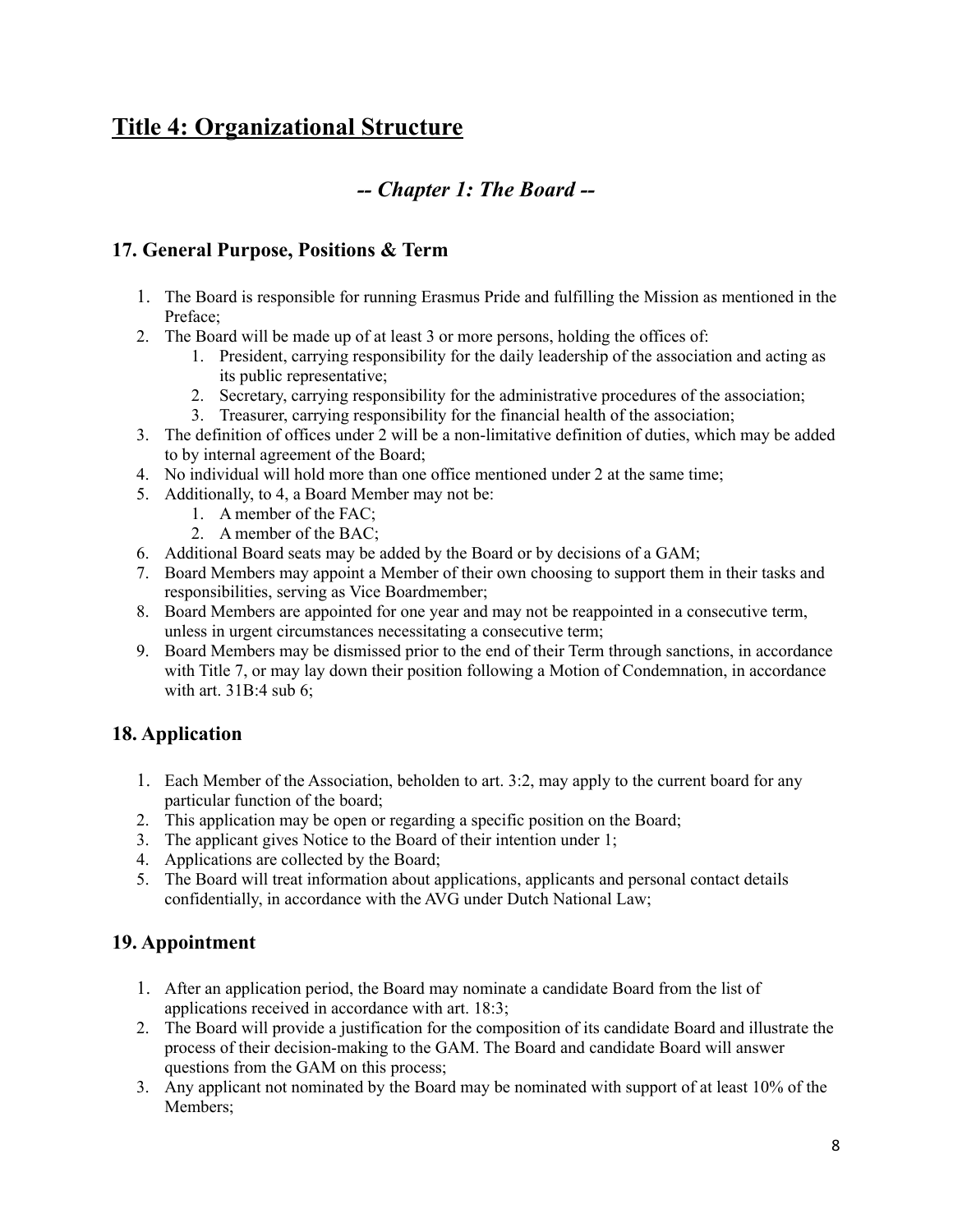- 4. Nominations are binding once nominated;
- 5. Nominations may be removed by a vote supported by two-thirds of votes cast at a GAM with a quorum of two-thirds of all members, otherwise in accordance with art. 32C:2;
- 6. Voting on the Nominated Boardmembers is carried out on a per individual basis and is further in accordance with art. 32;
- 7. If a candidate board member is rejected and no nominations remain, the board will reopen the application procedure for a period of 2 weeks;
- 8. If no new applications are forthcoming during the period under 8, the GAM will remove the binding nature of the list of applicants and the GAM will be free to choose the members of the Board in accordance with art. 32;
- 9. If there are more than one nomination, the appointment will be made from the nominations presented;

# *-- Chapter 2: The Committees --*

# **20. Board Committees**

- 1. Board Committees are created by the Board on their own initiative or through an assignment by the GA;
- 2. A Board Committee may be given responsibilities in accordance with the Policy Plan of the Board;
- 3. Members of Board Committees are appointed by the Board on their own initiative or on request of the relevant Committee;
- 4. The Board appoints a Committee Chair for each Board Committee, responsible for communication with the Board and other Committees;
- 5. A Board Committee is free to appoint a Treasurer responsible for the Committee budget, otherwise in accordance with Title 3 (Financial Regulations);
- 6. A Board Committee is free to establish Committee-specific regulations regarding their work protocol and within their purview;
- 7. The regulations under 6 are beholden to the IRR, the Statutes, University Rules & Regulations and the Dutch National Law;

## **21. GA Committees**

- 1. General Assembly (GA) Committees are created by the GA;
- 2. A GA Committee is given responsibilities in accordance with the will of the GA at the time of its creation or the IRR;
- 3. Members of GA Committees are charged by the GA;
- 4. Any Member, in accordance with art. 3:2, can volunteer to a GA committee;
- 5. GA Committee members are chosen from volunteers to the position, in accordance with art. 32;
- 6. The GA may appoint a Committee Chair for each GA Committee, responsible for communication with the Board, GA and other Committees;
- 7. A GA Committee is free to appoint a Treasurer responsible for the Committee budget, otherwise in accordance with Title 3 (Financial Regulations);
- 8. A GA Committee is free to establish Committee-specific regulations regarding their work protocol and within their purview;
- 9. The regulations under 6 are beholden to the IRR, the Statutes, University Rules & Regulations and the Dutch National Law;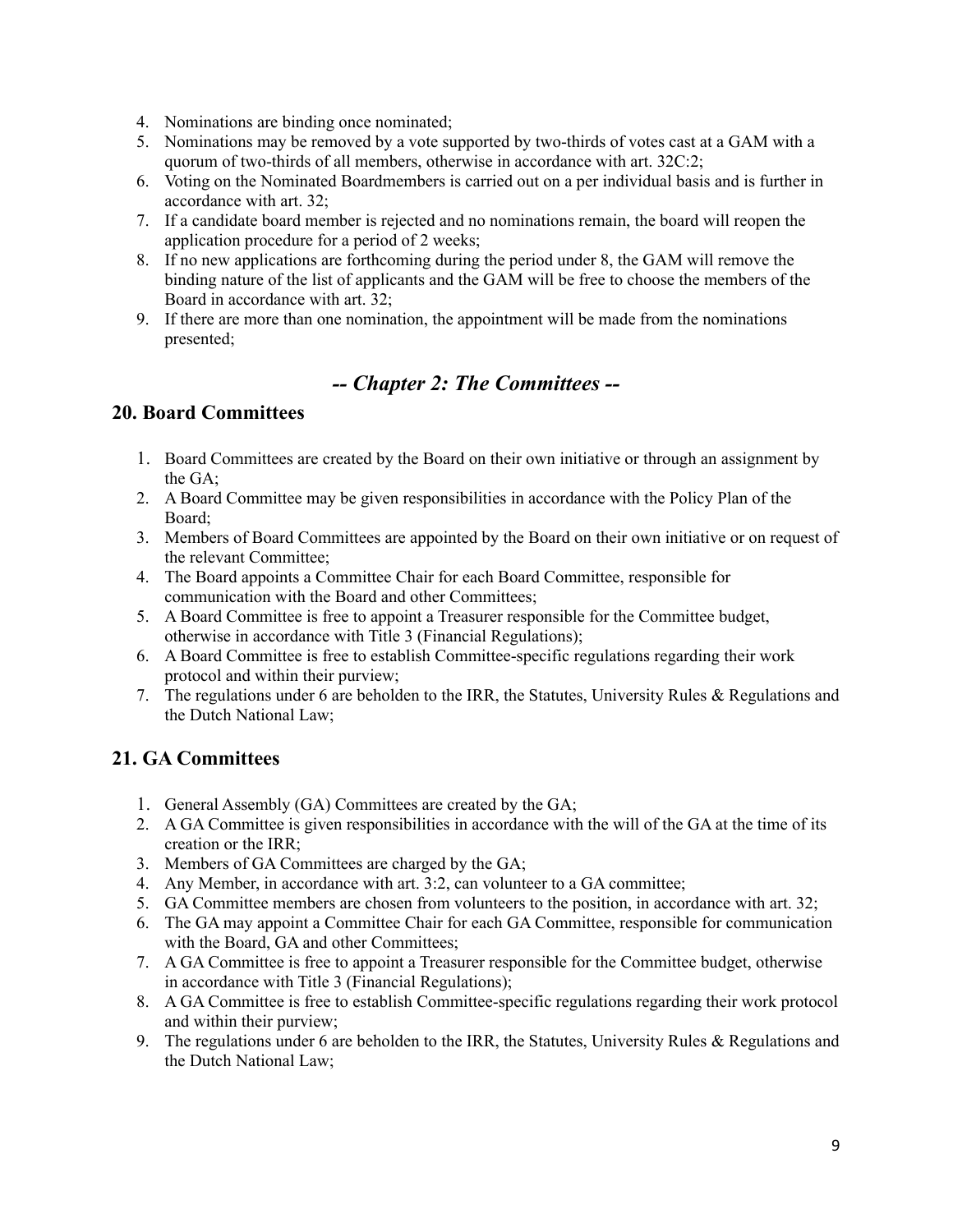# **22. Specific GA Committees**

- 1. In any case, there will be the following GA Committees:
	- 1. The Financial Audit Committee (FAC), responsible for the accountability of the Treasurer and their report;
	- 2. The Board Advisory Committee (BAC), responsible for advising the Board, GA and Committees with regards to the mission and focus of the association, as well as other subjects;
	- 3. The Archive Committee (ArC), responsible for keeping up to date the archives of EP, including photos, contacts, notes, budgets and other documents;
- 2. The list under 1 shall be non-limitative and may be added to by the GA in accordance with art. 21;

# **23 FAC**

- 1. The Financial Auditing Committee (FAC) shall hold the Treasurer accountable for the financial health of EP, in accordance with art. 10:6-8;
- 2. The FAC shall consist of at least 2 people;
- 3. The members of the FAC may not be members of the current board, in accordance with art. 17:5 sub 1.
- 4. Members of the FAC are appointed for one year;
- 5. Members of the FAC may be reappointed after their tenure with no fixed limit, except when 3 occurs;

# **24A. BAC**

- 1. The Board Advisory Committee (BAC) shall provide advice, both solicited and unsolicited, to the Board, GA and Committees regarding the goals, mission and future of EP;
- 2. In the realization of their mission under 1, the BAC has the right to address the GA and advise on the matter at hand should it deem it necessary to do so, in accordance with art. 29;
- 3. The BAC shall inform the GA at least once a year about the activities of the BAC and requests or discussions prompted by the Board;
- 4. The BAC shall meet at the request of a Board Member or BAC member;
- 5. The BAC has a minimum of three and a maximum of five members;
- 6. The responsibility to fill vacancies under 5 falls to the GA;
- 7. The BAC may choose from their members a Chair, responsible for communication with the Board, GA and other Committees;
- 8. Members of the BAC are appointed for one year;
- 9. Members of the BAC may be reappointed after their tenure by applying, as through art 21:4;
- 10. Members of the BAC may not be members of the current board, in accordance with art. 17:5 sub 2.
- 11. Members of the BAC may end their tenure before its natural end by:
	- 1. Giving Notice to the President of the Board;
	- 2. Being dismissed by the GA, in accordance with art. 32;
- 12. In the circumstances described under 11, Notice is given to EP by the Board;
- 13. Under circumstances mentioned in Title 7 (Sanctions) the BAC may act as an arbitrator to the application of sanctions. Decisions reached by the BAC in this regard must be passed by a unanimous vote of its members;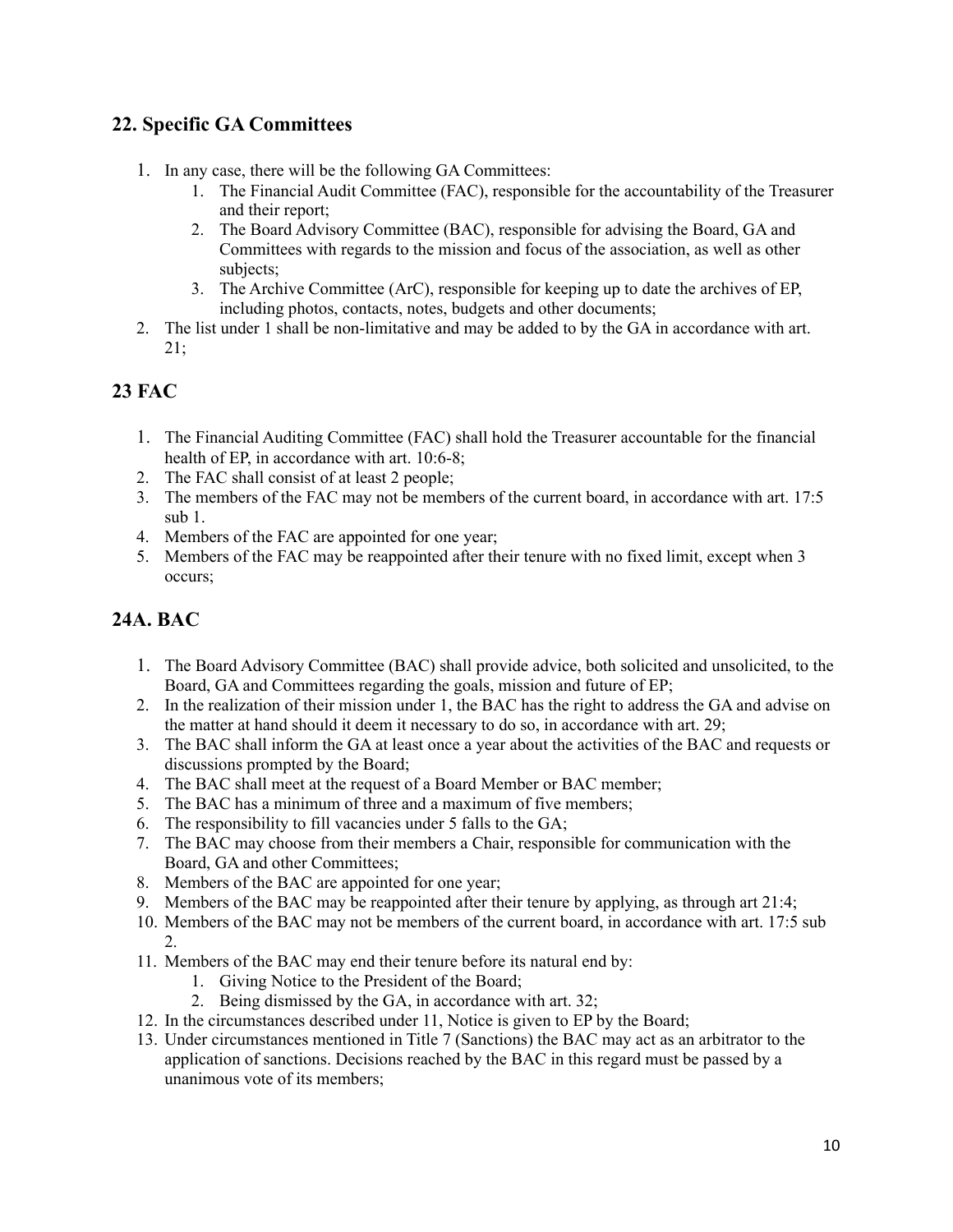- 14. In the event of an appeal or sanction involving a Boardmember, the BAC shall rule on the issue at hand instead of the Board, contrary to title 7.
- 15. The incentivizing sanction under art. 16:3 can be applied only by a unanimous vote of the BAC;
- 16. The BAC may address the members directly before a GAM in cases of specific emergency;
- 17. The address under 16 may be given after notifying the Chair of the GAM, observing art. 25:5;
- 18. The ruling on cases proscribed by art. 31B:4 sub 6 is observed by the BAC;
- 19. In cases under 18, should the BAC find art. 24:14 applicable, they can invoke their right under that article

## **24B. ArC**

- 1. The Archive Committee (ArC) shall be responsible for the collection and maintenance of the archives of EP;
- 2. The archive under 1 shall include, but is not limited to:
	- 1. Photos;
	- 2. Contact information of members;
	- 3. Committee notes;
	- 4. Budgets and Treasurer/FAC reports;
	- 5. Policy Plans;
	- 6. Agendas;
	- 7. Minutes from GA Meetings and (open) Board Meetings;
	- 8. Objects, and physical collections
- 3. The materials archived under 2 shall be protected in accordance with the AVG under Dutch National Law;
- 4. The timely archiving of material to be provided by the Board after their tenure shall be the responsibility of the ArC;
- 5. The findings of the procedure after 4 shall be presented to the GAM in a timely fashion, though no later than the first GAM meeting of the following Educational year;
- 6. The ArC shall remain in contact with the City Archive of Rotterdam to update its archives physically and digitally;
- 7. The Chair of the ArC is appointed by the GA;
- 8. The members of the ArC may also hold a position in the Board;
- 9. Members of the ArC are appointed for one year;
- 10. Members of the ArC may be reappointed after their tenure with no fixed limit;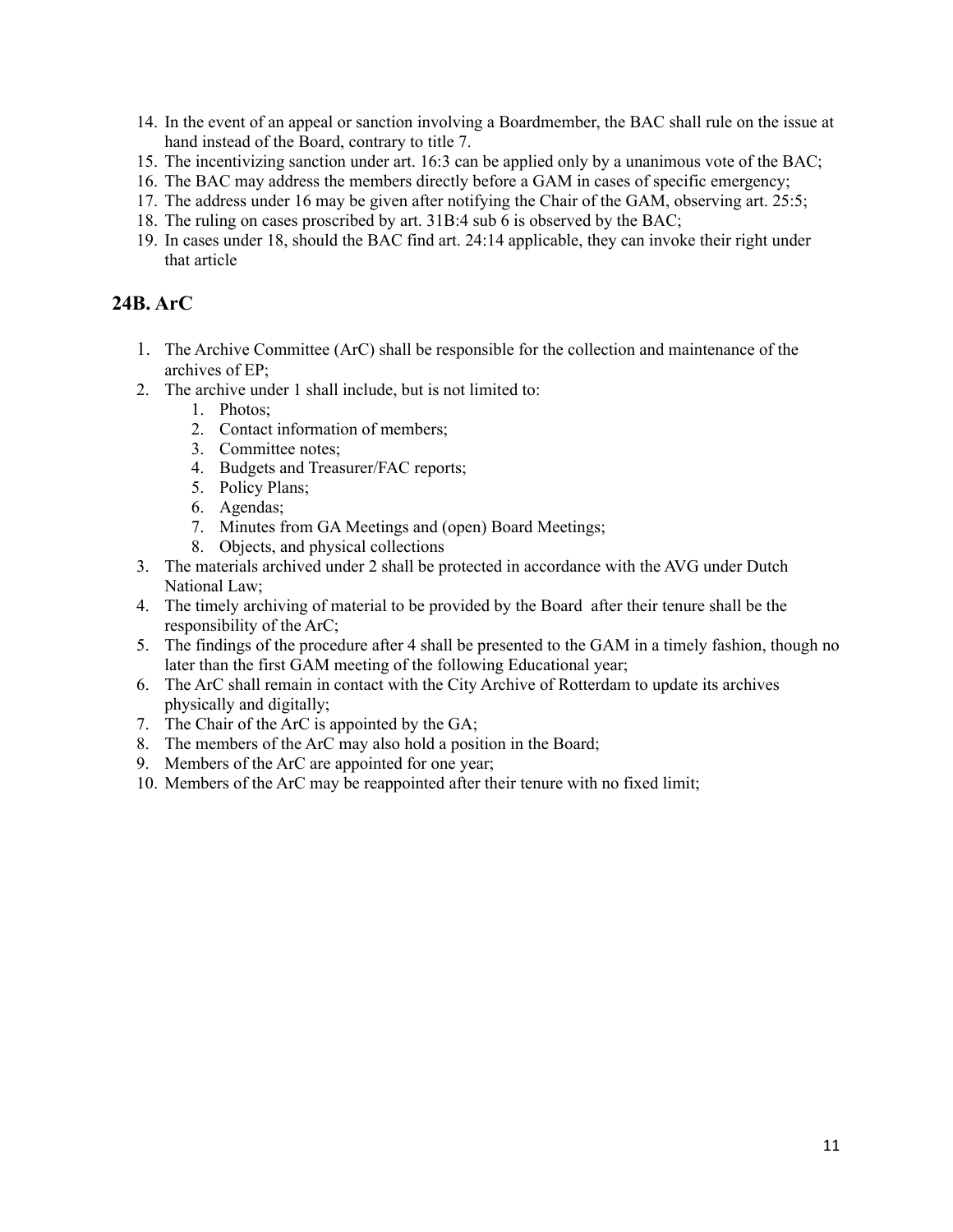# **Title 5: Rules of Procedure**

# *-- Chapter 1: GAM Structure --*

## **25. Definitions**

- 1. The General Assembly of Erasmus Pride shall hereafter be referred to as *the GA*;
- 2. The Meeting of the GA shall hereafter be referred to as *the GAM*;
- 3. The Members of the GA, as described in 26, shall hereafter be referred to as the *Voting Members*;
- 4. The Rules of Procedure, meaning the rules by which the organization of the GAM, its protocols and structure are concerned, shall hereafter be referred to as *the RoP*;
- 5. The Board Member tasked with leading a GAM shall hereafter be referred to as *the Chair*;
- 6. A Proposal, meaning a written and motivated Notice of a desired Agenda point to the Secretary, shall hereafter be referred to as *the/a Proposal*;
- 7. A Voting Member proposing an Agenda point, in accordance with art. 28:1, amendment or motion shall hereafter be referred to as *the Proposer*;
- 8. A Member making a request of the Board, GA or a Committee shall hereafter be referred to as *the Requester*
- 9. A Member issuing a complaint to the Board, GA or a Committee shall hereafter be referred to as *the Complainant*;

# **26. Membership and Voting Rights**

- 1. The Voting Members shall be made up of all Active Members under art. 4, with the exception of members suspended under art. 15 and Title 7;
- 2. Every Voting Member has one vote in the GA;
- 3. Voting Members can grant their voting right to another Voting Member of their choosing by authorizing them to vote on their behalf. This authorization is done in writing, with Notice to the Secretary at least one hour before commencement of the GA;
- 4. No Voting Member may exercise the voting rights of more than 2 other members, thus bringing their maximum combined voting power to three votes;
- 5. The President of the Board will make available the number of Voting Members to the Members;

# **27. Initiation**

- 1. A GAM will in any case be organized by the Board when:
	- 1. the Statutes or IRR prescribe a GAM be held;
	- 2. the Board feels a GAM is required or relevant;
	- 3. at least 10% of Voting Members request a GAM, observing art. 14 sub 4 of the Statutes;
- 2. Voting Members will be notified of the date and location of the GAM at least seven days before its commencement;
- 3. Meetings held as GAM, but not observing the protocol under 2, will not be recognized as a GAM for the purposes of decisions, voting and other RoP in accordance with Title 4 and 5;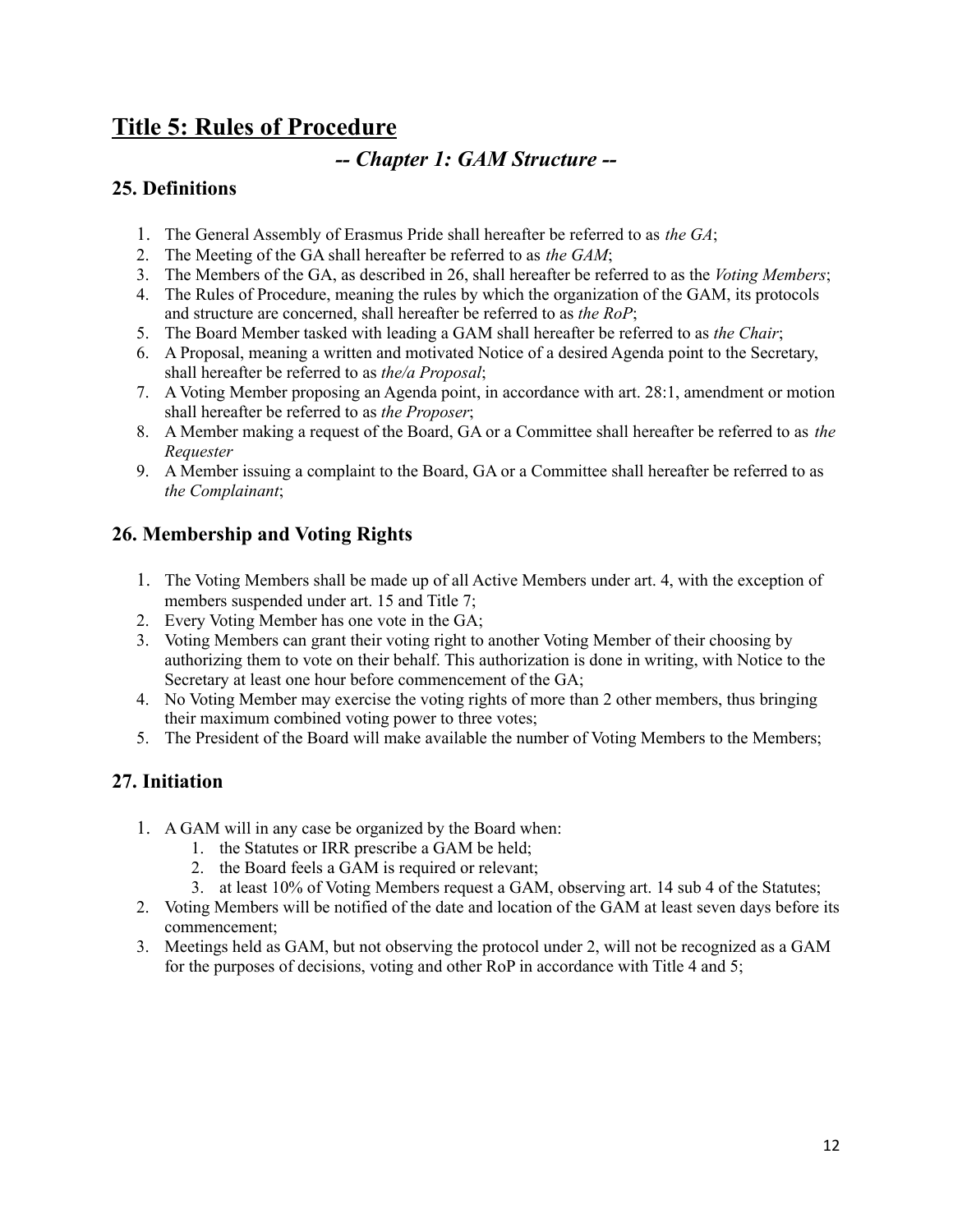# **28. Agenda**

- 1. Voting Members will be notified of the Agenda of the GAM at least four days before its commencement;
- 2. Decisions made on topics not on the Agenda, with the exception of motions and amendments, as under 1 will be invalid;
- 3. An invalid decision of a prior GAM may be made valid by its affirmation during the following GAM;
- 4. The Agenda must include, but is not limited to, the following points:
	- 1. Opening of the Agenda;
	- 2. Moments;
	- 3. Board Announcements;
	- 4. Other Things Worth Mentioning;
	- 5. Closing of the Agenda;

### **29. Order**

#### **29A. Chairing**

- 1. The Chair leads the GAM and speaks on behalf of the Board;
- 2. The Chair shall be the President;
- 3. In the absence of the President, the duties of the Chair shall be observed by, in order:
	- 1. The Vice President;
	- 2. The Secretary;
	- 3. The Treasurer;
	- 4. The Public Relations Manager;
- 4. In the absence of all Board Members listed under 3, the President may appoint a Member as Chair on basis of seniority of Membership, until such time as one of the Members under 3 joins the GAM, at which point the duties of the Chair shall be attributed to them;
- 5. Should no Board Members be in attendance of the GAM, all decisions made during the GAM must be submitted for affirmation during the following GAM, in accordance with art 29C sub 2;
- 6. During the GAM, the Chair will in any case:
	- 1. Determine the length and number of adjournments;
	- 2. Determine the allotment of speaking time to Voting Members wishing to Speak
	- 3. Open and Close discussions;

### **29B. Establishing Voting Power**

- 1. The Chair opens the GAM by ordering a count of the Voting Members present and announcing the number of votes needed for a majority;
- 2. Voting Members may register themselves as present at any time during the GAM;
- 3. Only Voting Members present in the room of the GAM, with the exception of those giving their votes in accordance with art. 26:3, shall be counted as present for the purposes of the count in 1;
- 4. If Voting Members join or leave over the course of the GAM, the chair shall establish a new count and announce the number of votes needed for a majority;
- 5. During the count, any Voting Members exercising additional voting rights, in accordance with art. 26:3, will make their additional votes known to the Chair;
- 6. The Secretary will make available a list of granted votes, in accordance with art. 26:3, to the Chair as part of the Agenda to serve as verification to claims made under 5;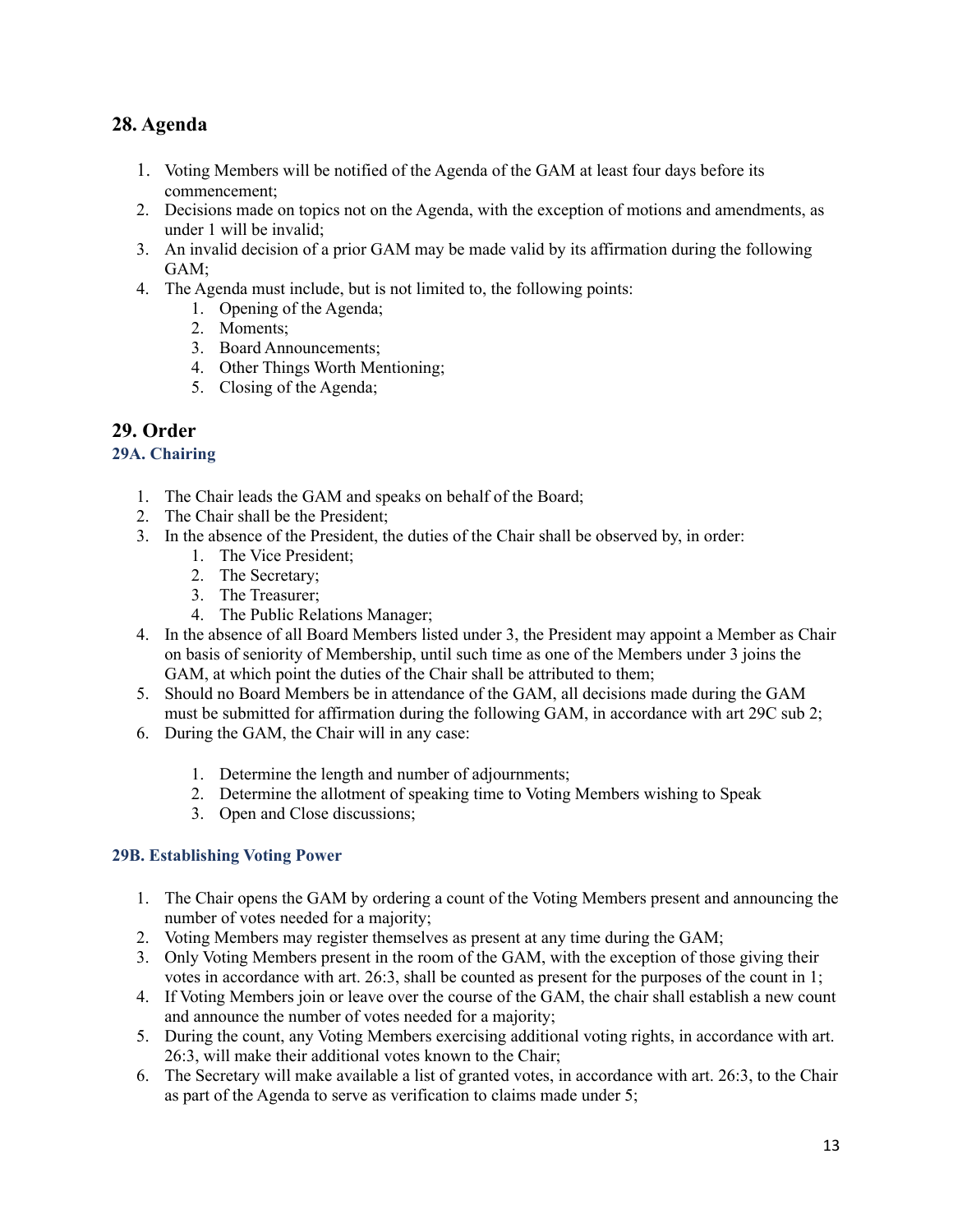#### **29C. Opening of the GAM**

- 1. The Chair opens the GAM by calling those present to order;
- 2. The Chair will review the proposals to be affirmed from earlier GAM sessions and call for their voting;
- 3. The Chair will briefly walk through the Agenda points proposed in accordance with art. 28:1 and give room to ask questions of a broad or procedural nature about the GAM;
- 4. Should all questions under 3 be answered, the Chair will open the discussion on the individual points of the Agenda;
- 5. The Chair may deviate from the numerical order of proposals on the Agenda at his own discretion;

#### **29D. Order of Business**

- 1. During the GAM, the following order of business shall be implemented, in order of printing (if applicable):
	- 1. The Agenda Point is opened by the Chair;
	- 2. The Chair invites the Proposer to explain the Proposal;
	- 3. The Chair opens the discussion on the Proposal and grants permission to Voting Members wishing to speak;
	- 4. After the general discussion, all Amendments to the proposal, if applicable, will be discussed in reverse order of writing;
	- 5. The Chair opens the discussion on the Amendment and grants permission to Voting members wishing to speak;
	- 6. Sub-Amendments may be discussed and voted upon as in 4 and 5, after which the Amendment is voted upon in accordance with art. 32;
	- 7. The Amended Proposal is voted upon, if applicable, and passed or denied;
	- 8. The Chair closes the discussion on the Agenda point and moves to the next point;

#### **29E. General points of Order**

- 1. The Chair will ensure no Voting Member speaking is interrupted or disturbed;
- 2. The Chair may intervene against 1 in cases where the speaker loses track of their argument, are verbally inappropriate, are in violation of the IRR or the Statutes or the speaker drastically overshoots an appropriate speaking time;
- 3. The Chair may initiate a vote to remove a Voting Member of the GAM;
- 4. The Chair may appoint a Commissar to keep order and observe the RoP;

### **30. Proposals**

- 1. Proposals must be delivered to the Secretary at least five days prior to the GAM;
- 2. A Proposal must be motivated;
- 3. A Proposal meeting requirement under 1 and 2 will be put on the Agenda of the GA;
- 4. Proposals *not* put on the Agenda in accordance with art. 28:1, but delivered to the Secretary in accordance with art. 30:3 may be added to the Agenda by the Chair through a GAM vote;
- 5. The Board will notify the Voting Members of the Proposal;
- 6. The Board will make available the text, object or idea of the Proposal to the Voting Members;
- 7. Proposals issued after the period mentioned in Art. 28:1 will be put on the Agenda for the following GAM;
- 8. The Board or Secretary may require a Proposal to be written out.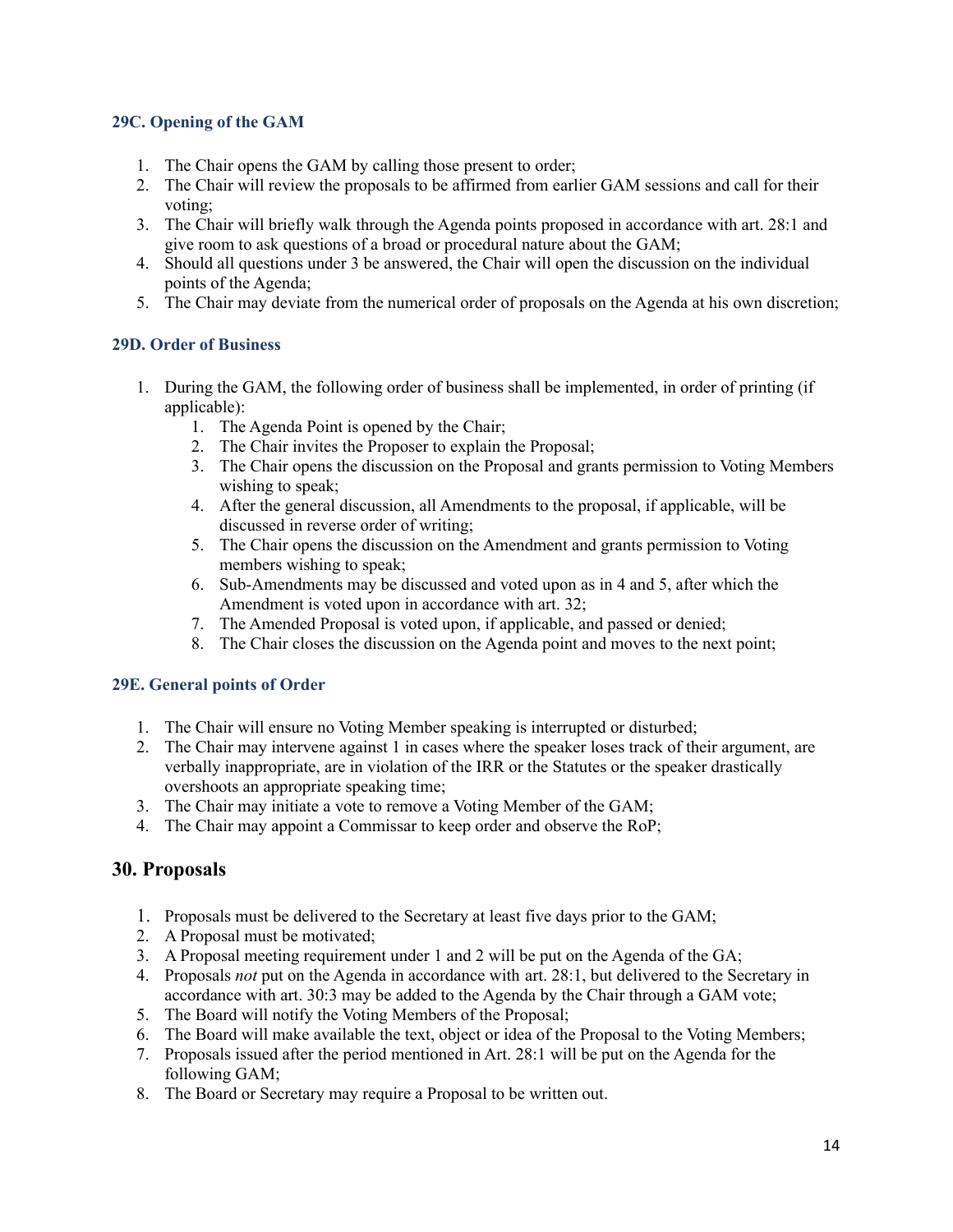- 9. The Proposer shall be in attendance to the GAM;
- 10. In the event the Proposer cannot attend the GAM, they will:
	- 1. Appoint a spokesperson in line with the procedure of art. 26:3
	- 2. Provide a written explanation of the Proposal, sufficient for the Chair to read and present during the GAM;

# **31. Amendments & Motions**

#### **31A. Amendments**

- 1. Amendments to Proposals may be issued up to the final vote on the (amended) proposal;
- 2. The Chair may deny an amendment on the basis of a breach of procedure, inappropriate language or contents not aligned to the proposal being discussed;
- 3. The Chair may require amendments to be filed in writing;
- 4. Should 3 apply, a Voting member may request a temporary discontinuation of the Order of Business to formulate and propose an Amendment;
- 5. An amendment proposed may only be applicable to the Proposal being discussed;

#### **31B. Motions**

- 1. Motions can be filed at any time during procedures in the Order of Business;
- 2. A motion is entered into the GAM by announcing the motion;
- 3. The Chair may require that the motion is (briefly) motivated by the Proposer;
- 4. The following motions can be filed:
	- 1. A General Motion, to ask the GA to pronounce judgement over a position not directly appointed by the GA; (see art. 17-20)
	- 2. A Motion of Order, to call to attention a breach of the RoP during the GAM, propose a temporary change to the RoP or ask clarification from the Chair on the RoP;
	- 3. A Motion of Decision, to restart a voting procedure, barring abstentions, and resolve a tied vote;
	- 4. A Motion of Trust, to state the support of and trust in the validity of the current GAM and its procedures;
	- 5. A Motion of Distrust, to state the loss of trust in the validity of the current GAM and its procedures;
	- 6. A Motion of Condemnation, to state the disapproval of the GA regarding actions of the Board or one of its members;
- 5. All motions need to be supported by at least 1 other Voting Member except:
	- 1. A motion of Distrust and a motion of Trust, which requires at least 5 supporting votes, or one more vote than the opposing motion, in cases of motions backed by more votes than the minimum requirement;
	- 2. A Motion of Order, which requires no supporting vote, unless it is aimed at introducing a temporary RoP;
	- 3. A Motion of Condemnation, which requires support from at least 10% of Voting Members;
- 6. Motions cannot be supported by votes exercised in accordance with art. 26:3;
- 7. Should a motion of Distrust be passed, the Chair will allow Voting Members to pass a motion of Trust or otherwise adjourn the GAM immediately;
- 8. Following a motion of condemnation, the Board is required to review the conduct of the Board Member and present their findings to the BAC, observing art 24:18.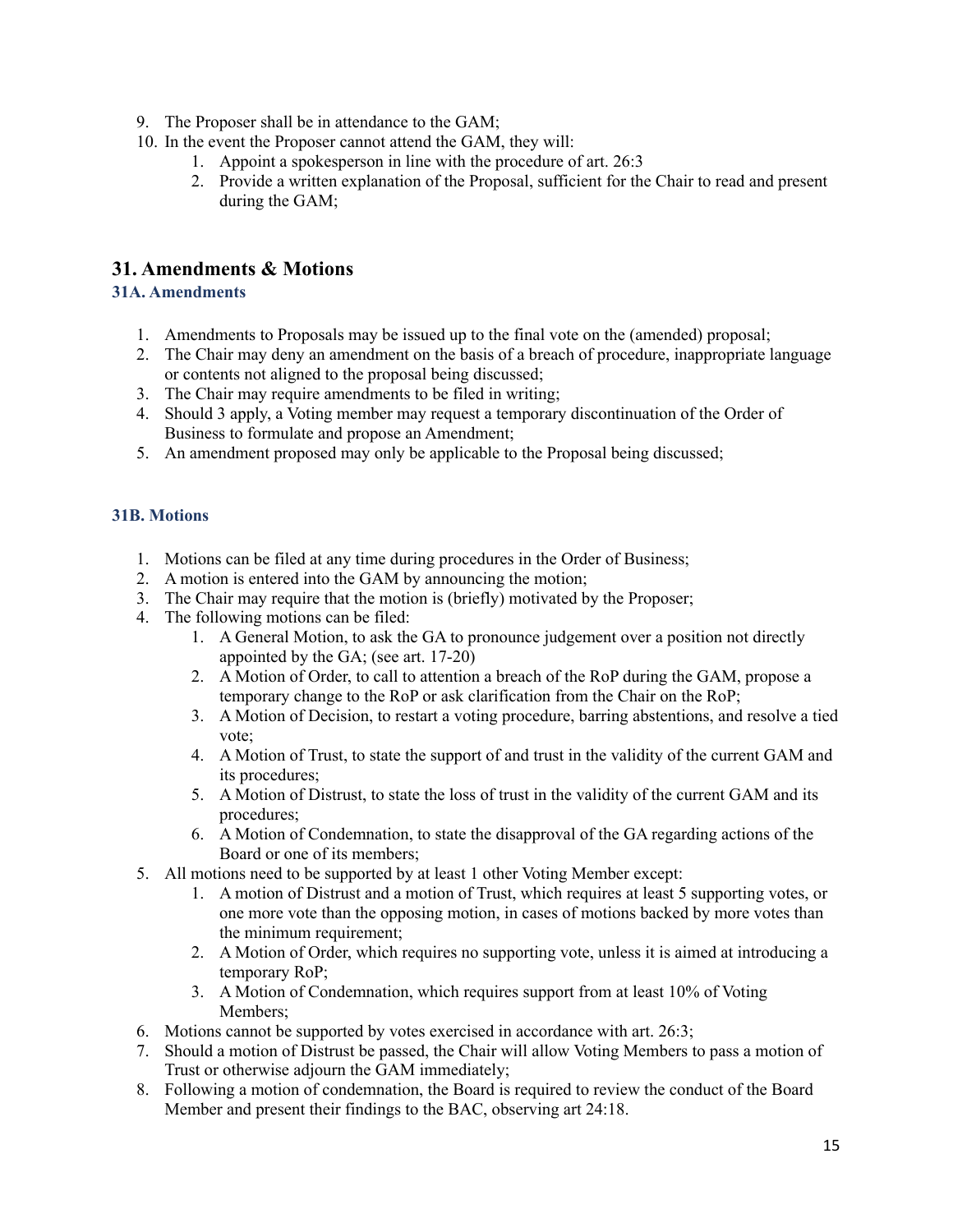# **32. Voting Procedures**

#### **32A. Casting Votes & Secret Ballots**

- 1. Voting occurs,
	- 1. in the manner and time prescribed by the IRR or the Statutes;
	- 2. on request by a Voting Member;
- 2. Unless otherwise required by law, a Voting Member, in accordance with their voting power ex art. 26, may cast the following votes:
	- 1. A vote in favor of the proposal;
	- 2. A vote against the proposal;
	- 3. A vote for None of the Above (NOTA), which is counted as a vote against and notes the disapproval of the Voting Member of the procedure;
	- 4. An abstention from voting, which is not counted among the votes;
- 3. Ordinary votes are cast by show of hands or a roll call by the Chair;
- 4. Votes in a matter relating to persons are cast through secret or closed ballot;
- 5. Voting Members can request a vote be cast by secret ballot;
- 6. Secret Ballots are cast without identifying information other than the vote and their order is mixed prior to the reading of the votes by the chair;
- 7. Votes cast by secret ballot are read aloud by the Chair;
- 8. Prior to closing the vote, the Chair will announce the tally of the Vote;

#### **32B. Voting on Proposals & Amendments**

- 1. Voting on proposals may only occur once all amendments have been voted on;
- 2. Amendments are voted on in reverse order of proposal;
- 3. Proposals to be voted on are phrased such that a vote in favor will alter the status quo, with a vote against maintaining the status quo;

#### **32C. Approval of Decisions and Ties**

- 1. All GAM decisions are approved or denied by a simple majority of Voting Members present in the GAM, unless otherwise specified;
- 2. Removing a Nominated Board member from the list of nominations requires a two-thirds majority, cast by at least two-thirds of the Voting Members; (see also art. 19)
- 3. Tied votes are resolved through a Motion of Decision, in accordance with art. 31B:4 sub 3;
- 4. If no Motion of Decision is raised, the tied vote is decided in accordance with the majority of votes cast by the Board;

#### **32D. GAM Decisions and Purpose**

- 1. Decisions made by the GA are a pressing indication of its opinion to the Board;
- 2. No GAM decision will be binding before its affirmation by the Board, except in decisions involving the dismissal of a Board Member following a breach of the Code of Conduct of Title 6, in accordance with art. 31B:4 sub 6 and art 17:9;
- 3. Decisions made by the GA and not affirmed by the Board may be brought to vote again in a following GAM in accordance with art. 29C:2, after which the Decision becomes binding;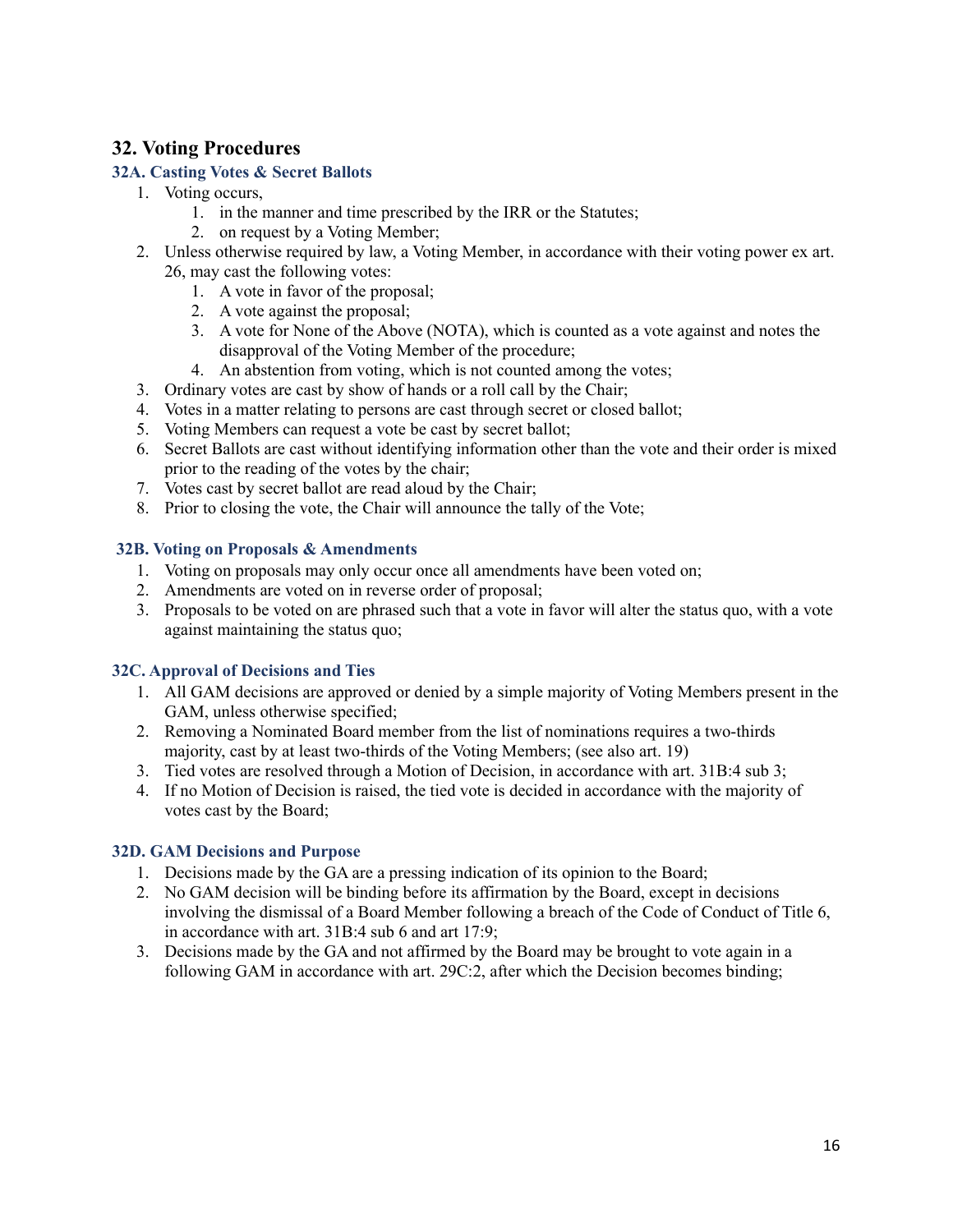# *-- Chapter 2: Outside GAM --*

### **33. Clarifications (use in disputed IRR)**

- 1. The Board will provide adequate explanations of the IRR and, where applicable, the Statutes;
- 2. Any Member under Title 2 may request the Board to clarify any stipulation, regulation or procedure of the IRR;
- 3. The Board may require the request for clarification be made in writing;
- 4. The Board will provide the requested clarification within 2 weeks;
- 5. In the case of a dispute over IRR or Statutory Regulations, Clarifications given by the Board will be indicative of its reading;
- 6. The BAC may advise regarding the Clarification given by the Board;

### **34. Appeals**

- 1. Any Member, in accordance with art. 3:2 or 4, may appeal any decision made by the GA, a committee or the Board;
- 2. Decisions may be appealed for up to 6 months after the decision was passed;
- 3. Appeals made against decisions outside the period prescribed under 2 fail automatically;
- 4. Appeals are made by giving written Notice to the Secretary;
- 5. An appeal contains in any case:
	- 1. The Decision being appealed and its date;
	- 2. The current date;
	- 3. The motivation for the appeal;
- 6. An appeal may be entered anonymously in case of general decisions;
- 7. An appeal related to decisions of a personal nature will also disclose the name of the Appealer;
- 8. The Secretary may share the contents of the appeal with other relevant Board members at their discretion, observing their requirements under the AVG and the Dutch National Law;
- 9. For the purposes of appeal, Terminated Members are considered as Members;
- 10. For the purposes of appeal, art. 24:14 shall be observed;

### **35. Requests**

- 1. Any Member, in accordance with art. 3:2 or 4, may request the GA, or the Board to make a Decision;
- 2. A request is made by giving Notice to the Board;
- 3. The Board may require a request be made in writing;
- 4. A request contains in any case:
	- 1. A description of the request;
	- 2. A motivation for the request;
	- 3. The date of the request;
- 3. A request may be entered anonymously if the nature of the request allows this;
- 4. If the nature of the request allows, the Board may publicly share the Request, observing their requirements under the AVG and the Dutch National Law
- 5. The Secretary may share the contents of the request with other relevant Board members at their discretion, observing their requirements under the AVG and the Dutch National Law;

### **36. Complaints**

- 1. Any Member, in accordance with art. 3:2 or 4, may direct a complaint to the Board;
- 2. A complaint is made by giving Notice to the President or Secretary;
- 3. A complaint must be made in writing;
- 4. A complaint contains in any case: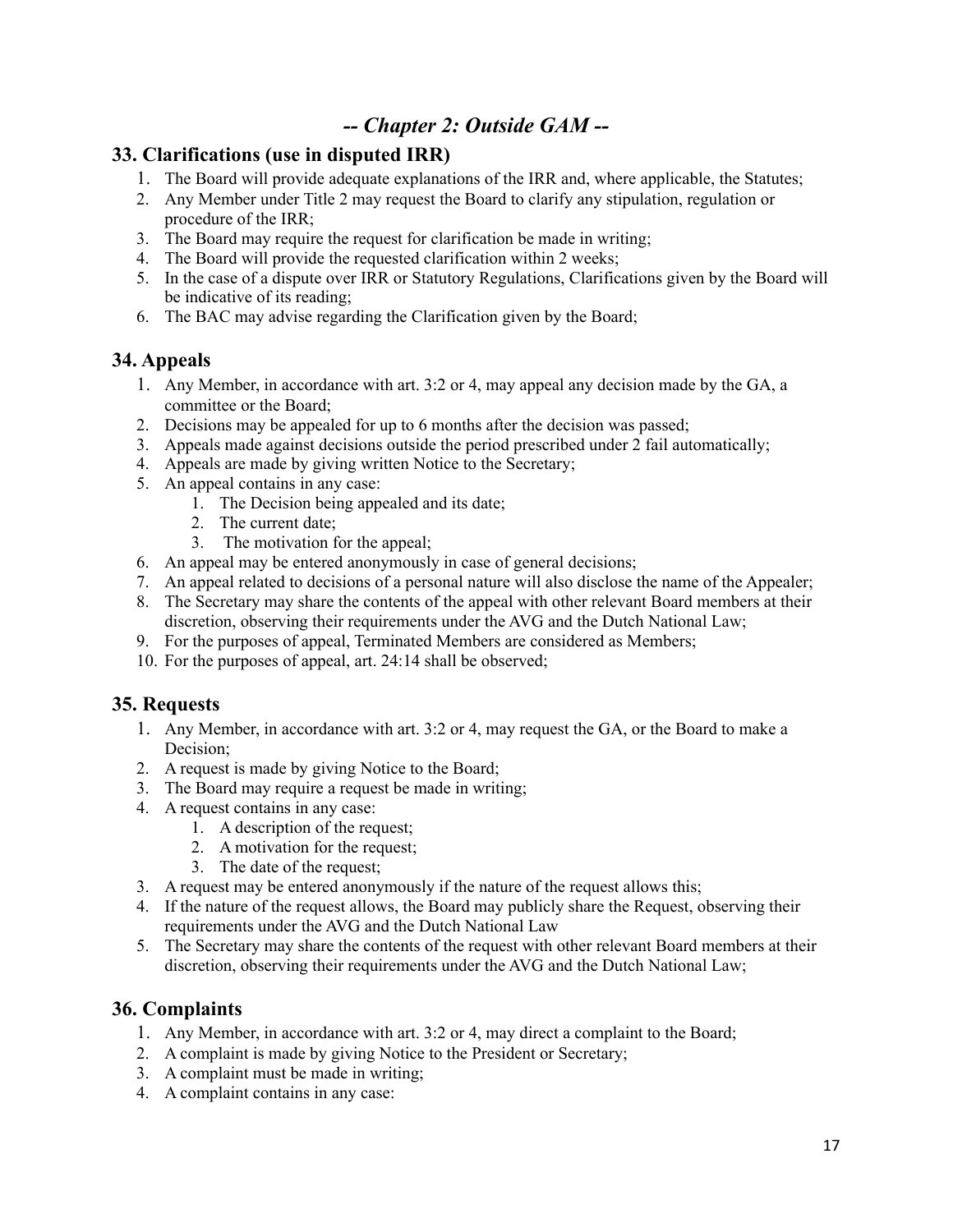- 1. A description and the nature of the complaint;
- 2. A motivation for the complaint;
- 3. The date of the request;
- 4. Additional information depending on the type of complaint;
- 3. A complaint may be entered anonymously if the nature of the complaint allows this;
- 4. All complaints are handled in confidentiality by the Board and will not be communicated to third parties except those parties involved, observing the AVG and Dutch National Law;

# **Title 6: Code of Conduct**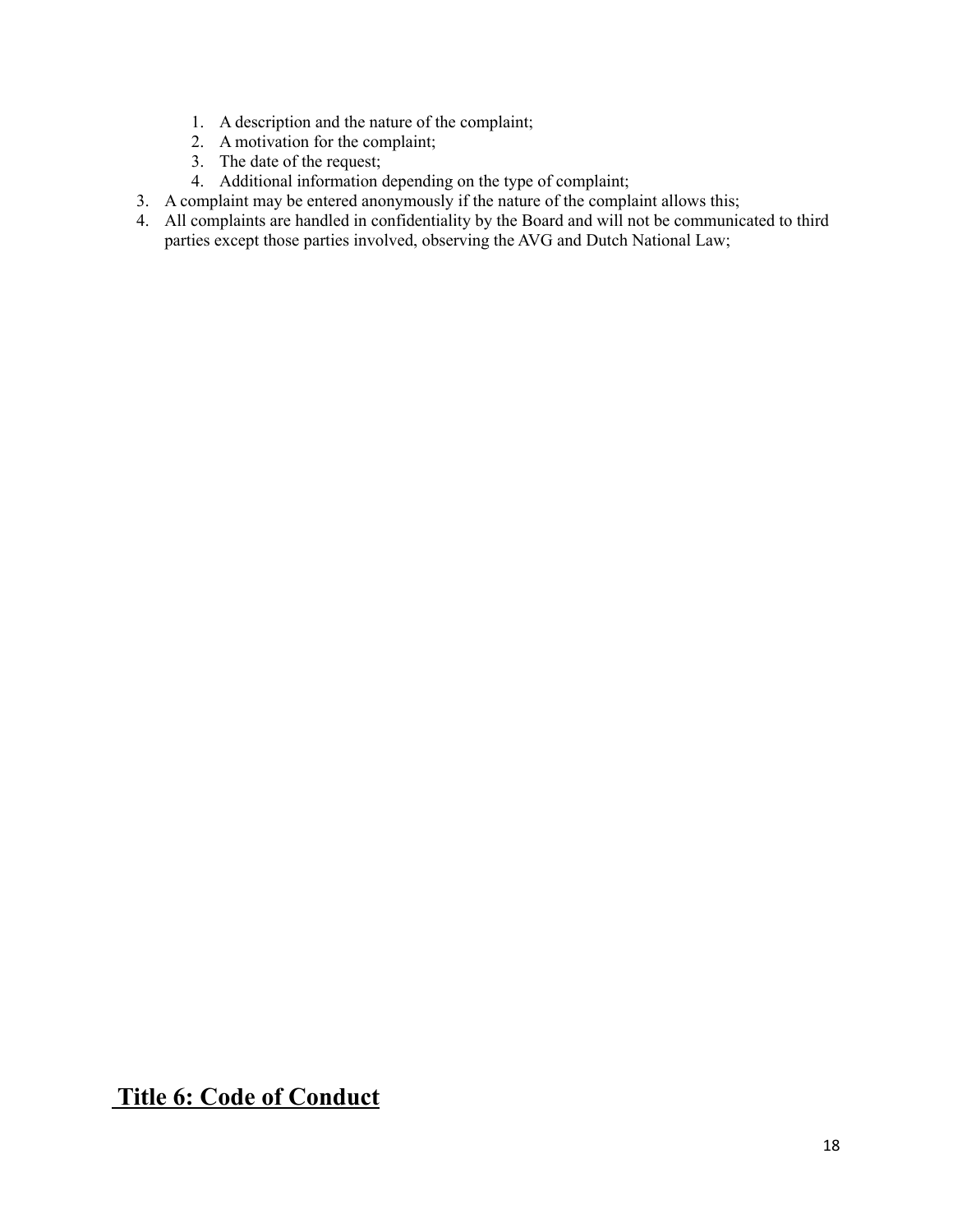### **37. Ties to Erasmus**

- 1. Erasmus Pride and its Members shall comply to the Code of Conduct for Student Organizations used by the Erasmus University of Rotterdam;
- 2. The CoC mentioned under 1 can be found online at [ADDRESS];
- 3. All Members, in accordance with art. 3:1, are expected to know the contents and context of the document mentioned under 1;
- 4. Any violation of the EUR CoC by the IRR may be presented to the Board as a Request, in accordance with art. 35;

## **38. Definitions 'Undesirable behavior'**

- 1. For the purposes of Title 6 and 7, Undesirable behavior will in any case be defined as, but not be limited to:
	- 1. Any form of intimidation or coercion, be it physical or emotional;
	- 2. Any form of discrimination based on ethnicity, gender, sexual preference, religion, political leaning, economic background, culture or creed;
	- 3. Any criminal actions, as mentioned in the Dutch Criminal Code;
	- 4. Any course of action determined as against the aim and goal of EP, in accordance with the Preface;
- 2. The Board may determine any behavior by a Member as undesirable based on the specific circumstances in which they occur, after having heard the involved parties in accordance with art. 41;
- 3. Members are beholden to privacy with regards to pictures being made public. No pictures of Events with a definable likeness of a Member are shared or published without their consent;
- 4. In line with 3, the right to privacy of a Member extends also to information that can be used to identify them;
- 5. The consent under 3 may be given during the application procedure or at any later time;
- 6. The consent may be revoked by the member at any time by giving Notice to the Board;

## **39. Drugs & Alcohol**

### **39A. Drugs**

- 1. During Events, no Member is allowed the non-medical use of drugs, prescription medication or other substances similarly falling under the Opiumwet;
- 2. Possession and/or being under the influence of the substances under 1 are similarly prohibited;
- 3. Any member acting against the requirements under 1 and 2 may be subjected to sanctions, in accordance with Title 7 (Sanctions);

#### **39B. Alcohol**

- 1. Members are personally responsible for a safe and responsible consumption of alcohol;
- 2. Aspiring Members, in accordance with art. 4:6, are not allowed the consumption of alcohol during any event.
- 3. Board Members present may, with or without the warning of another Member, ask personnel of an event venue to withhold sales of alcohol to a Member exhibiting irresponsible or unsafe behavior regarding the consumption of alcohol during the event;
- 4. Violations of the Code of Conduct while under the influence of alcohol will not be tolerated;
- 5. Appeals based on being under the influence whilst committing the violation under 4 fails automatically;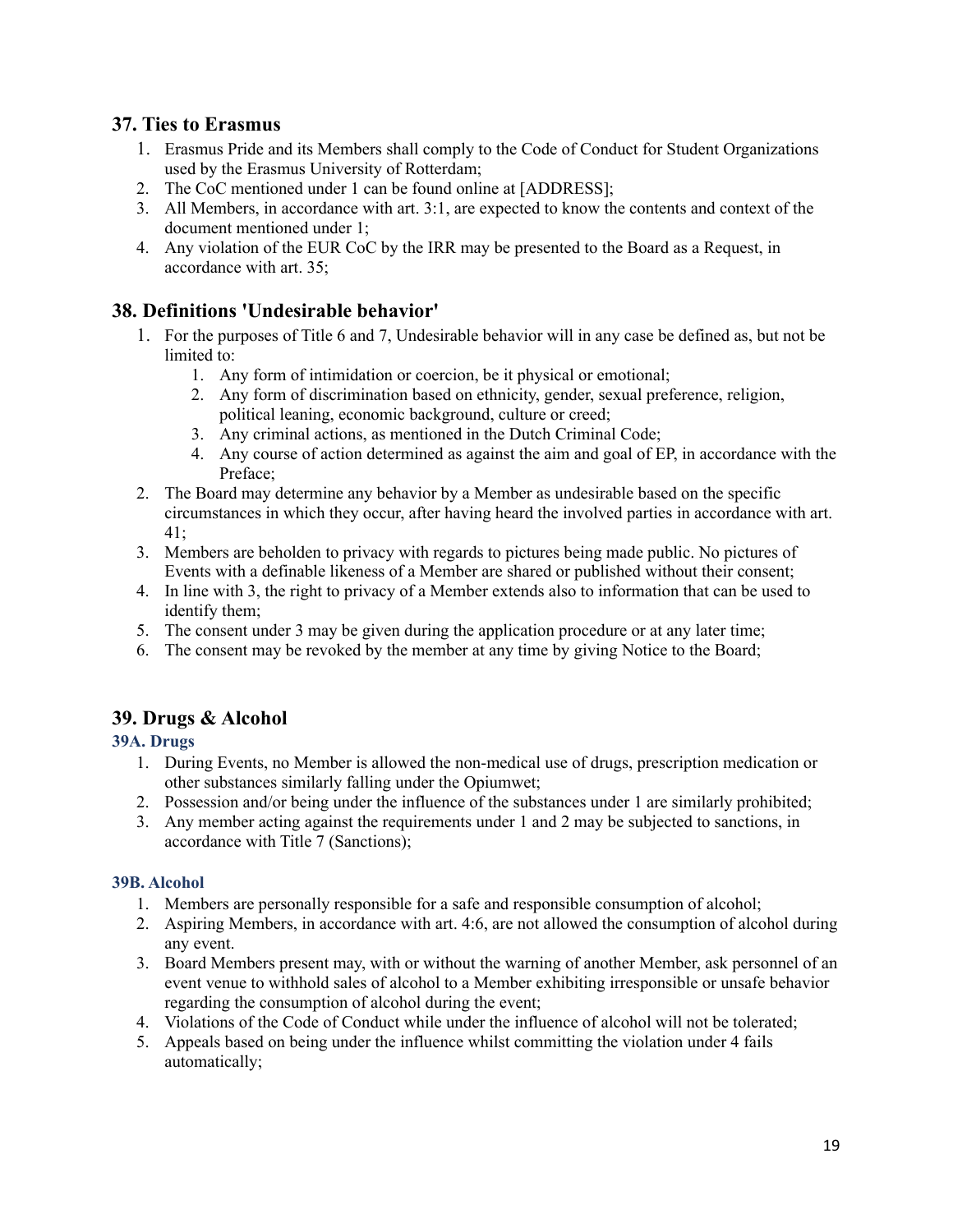#### **40. Grief Periods**

- 1. The board will notify the members about the death of one of the members or alumni.
- 2. The board will instate a period of grief in the case of the death of a member, unless this member has written a request that they would refrain from doing this.
- 3. The period of grief is at least one day, and the board can determine the preferred length.
- 4. During the period of grief, planned activities are postponed/cancelled and no gatherings will take place other than memorials.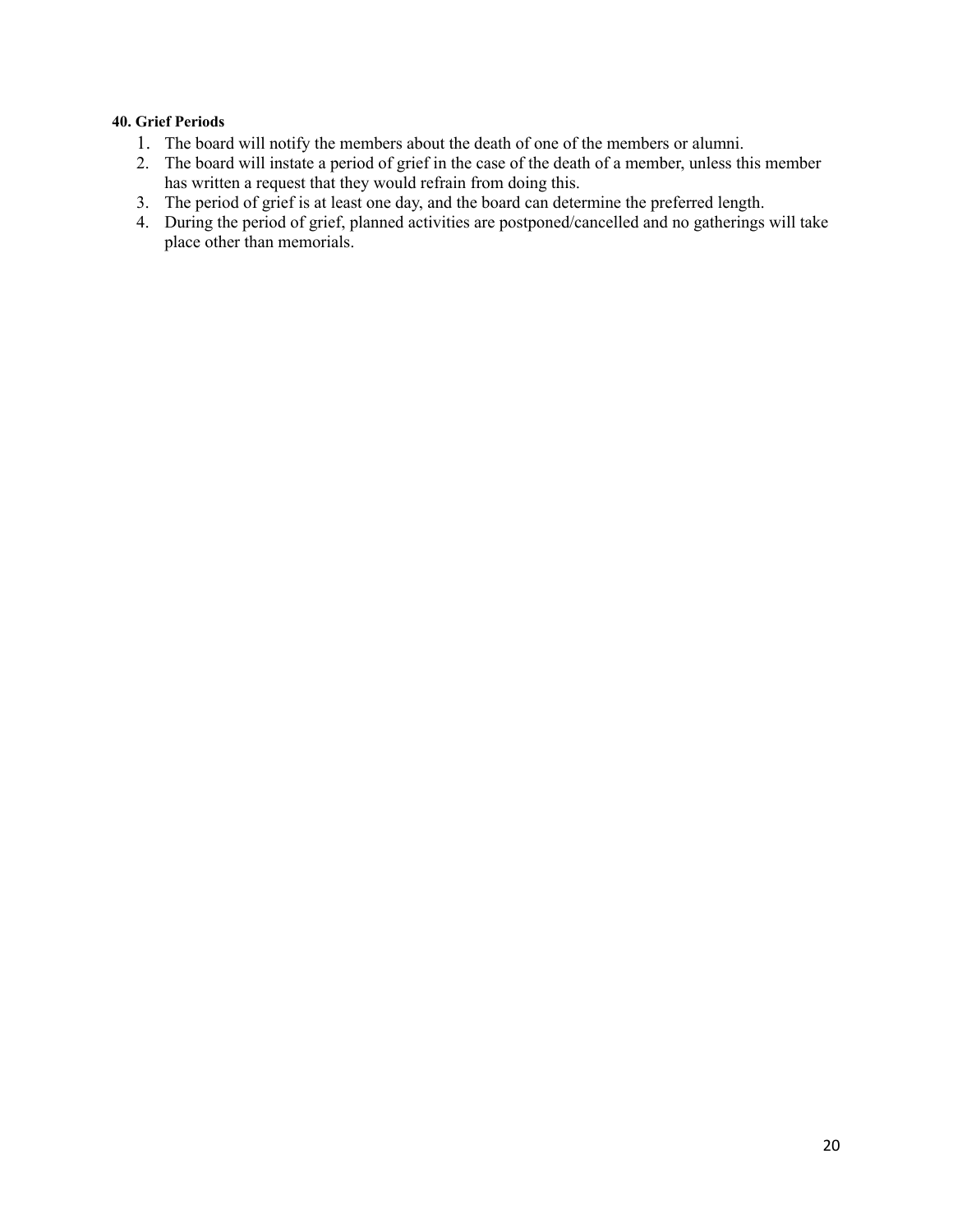# **Title 7: Sanctions**

# **41. Base Application**

- 1. The Board can Sanction any Member, in accordance with art. 3:1;
- 2. A Member receiving a Sanction will be defined as a *Sanctioned Member* for the purposes of Title 7;
- 3. The Board imposes a sanction through a simple majority vote, unless otherwise specified;
- 4. Sanctions may only be applied by the Board if the prerequisites of the offence are fulfilled, in accordance with art. 42 and 43;
- 5. In circumstances not mentioned in Title 6 or 7, the Board may decide to impose Special Sanctions. In such a case, the Board will clarify these decisions to the BAC within a period of 7 days;
- 6. Should the BAC decide that the Special Sanction is not appropriate to the situation, the Sanction shall be revoked;
- 7. The decision to reject an appeal by the board is not open to appeal;
- 8. An Appeal will conform to the requirements mentioned in art. 34;

# **42. Sanctions without a complaints process**

#### **42A. Substance Use during Events**

- 1. The use of substances prohibited under art. 39A of a Member during an Event may be sanctioned by prohibiting their continued attendance to the Event;
- 2. Defiance of the sanction under 1 may be sanctioned by giving a Warning to the Member;

#### **42B. Actions Requiring Immediate Intervention (ARII)**

- 1. In cases of a pressing need of immediate intervention during an Event, a Member may be sanctioned by prohibiting their continued attendance to the Event;
- 2. Defiance of the sanction under 1 may be sanctioned by giving a Warning to the Member;
- 3. Instances requiring immediate intervention in any case include, but are not limited to:
	- 1. Aggressive behavior;
	- 2. Being under such influence of substances, observing art. 39B:1, as to necessitate the removal from the event;
	- 3. Undesirable Behavior, in accordance with art. 38;
- 4. ARII's may be sanctioned by the most senior board member present without consulting the Board prior to implementing the sanction;

### **43. Sanctions following a complaints process**

#### **43A. Discriminatory Behavior**

- 1. The Sanction for Discriminatory behavior is determined by its severity;
- 2. Mild discriminatory behavior may be sanctioned by a warning;
- 3. Severe discriminatory behavior may be sanctioned by immediate termination of the Membership;
- 4. The Board decides the classification of the severity;

#### **43B. (Sexual) Assault**

- 1. The Sanction for assault is immediate termination of membership;
- 2. In cases of complaints of this nature, the Board may aid the afflicted member in law enforcement proceedings if desired or required;
- 3. In cases where law enforcement proceedings are initiated, terminated members cannot appeal the termination of their membership;

### **43C. Property/Ownership Related Misconduct**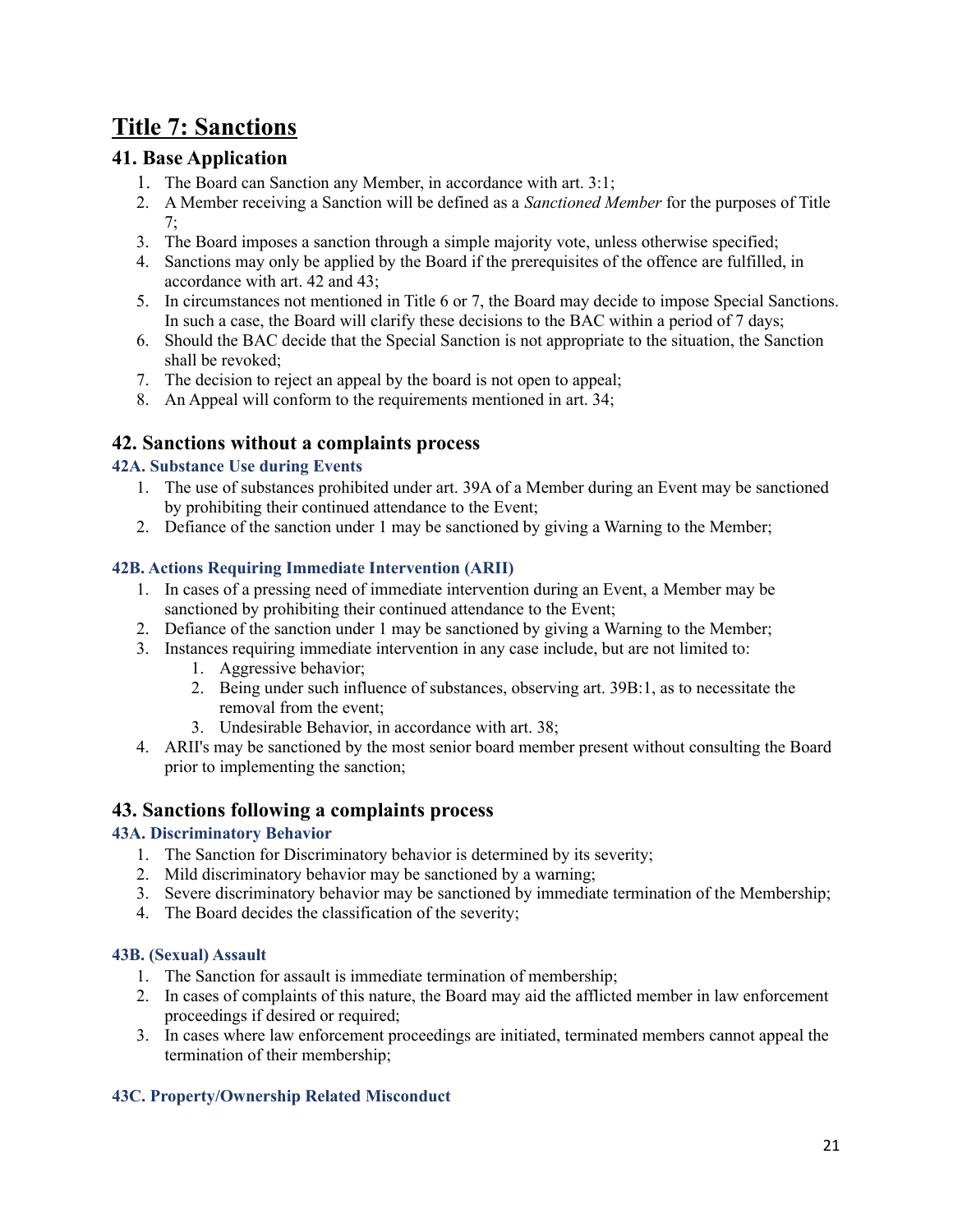- 1. The Sanction for property or ownership-related misconduct is determined by its severity;
- 2. Mild instances of misconduct of this type may be sanctioned by a Warning and/or a probationary period;
- 3. Severe instances of misconduct of this type may be sanctioned by immediate termination of membership;
- 4. The board decides the classification of the severity;
- 5. Property or ownership-related misconduct is defined as:
	- 1. Theft;
	- 2. Intentional destruction of personal property;
	- 3. Destruction of personal property through carelessness or neglect;

#### **43D. Repeated Violations of the Code of Conduct**

- 1. The sanction for repeated violations of the Code of Conduct is a probationary period of 1 month in first instance, 3 months in second instance and termination of membership in the third instance;
- 2. A member given two or more Warnings in accordance with art. 42A:2, 42B:2, 43E:3 may similarly be sanctioned;

#### **43E. Administrative Misconduct**

- 1. Administrative Misconduct is defined as:
	- 1. A Member lying about their age to avoid the prohibitions of art. 5:6;
	- 2. A Boardmember abusing their position;
	- 3. A Member of one of the committees abusing their position;
	- 4. A violation of the privacy principle, in accordance with artt. 38:3-5;
- 2. The sanction for administrative misconduct is immediate termination of membership in instances of 43E:1 sub 1-3;
- 3. The sanction for administrative misconduct is a Warning in instances of 43E:1 sub 4;
- 4. The misconduct described under 1 sub 4 may be considered sufficient grounds for the motion presented under art. 31B:4 sub 6;

## **44. Appeal**

#### **44A. Appeals to Sanctions**

- 1. Sanctions that are subject to a complaints process, in accordance with art. 43, may be appealed after the sanction has taken effect;
- 2. Sanctions that are not subject to a complaints process, in accordance with art. 42, cannot be appealed;
- 3. Sanctions open to an appeal may be appealed to by the Sanctioned Member within a month after Notice has been given to them;
- 4. Appeals are directed at the Secretary;
- 5. Appeals to Sanctions are anonymized shared with the BAC, who will provide the Board with an advice with regards to the Appeal within 2 weeks, to be seriously considered by the Board;
- 6. The Board will decide on the Appeal within 1 week after receiving the advice under 5, and motivate their decision;
- 7. Appeals to sanctions are subject to confidentiality by the Board and BAC members;

#### **44B. Appeals to Decisions**

- 1. Decisions made by the Board not pertaining to Sanctions may be appealed to within 6 months after the decision has come into effect;
- 2. An Appeal will conform to the requirements mentioned in art. 34;
- 3. Appeals to decisions are shared with the BAC, who will provide the Board with an advice with regards to the Appeal within 2 weeks;